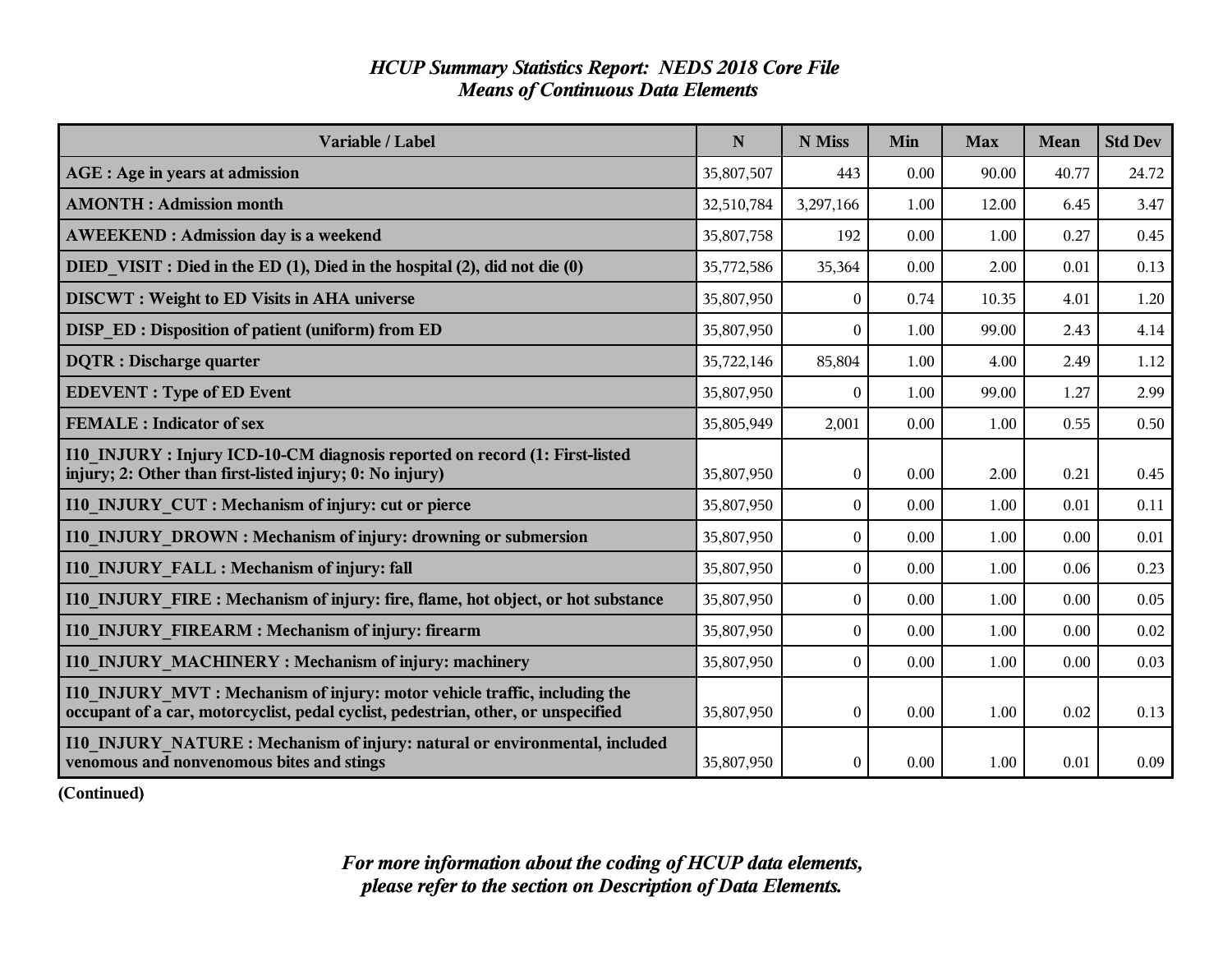### *HCUP Summary Statistics Report: NEDS 2018 Core File Means of Continuous Data Elements*

| Variable / Label                                                                    | N          | N Miss       | Min      | <b>Max</b> | <b>Mean</b> | <b>Std Dev</b> |
|-------------------------------------------------------------------------------------|------------|--------------|----------|------------|-------------|----------------|
| I10_INJURY_OVEREXERTION: Mechanism of injury: overexertion                          | 35,807,950 | $\theta$     | 0.00     | 1.00       | 0.01        | 0.10           |
| I10 INJURY POISON : Mechanism of injury: poisoning, including drugs and<br>nondrugs | 35,807,950 | $\theta$     | 0.00     | 1.00       | 0.01        | 0.09           |
| I10 INJURY STRUCK: Mechanism of injury: struck by or against                        | 35,807,950 | $\theta$     | 0.00     | 1.00       | 0.03        | 0.16           |
| I10_INJURY_SUFFOCATION: Mechanism of injury: suffocation                            | 35,807,950 | $\mathbf{0}$ | 0.00     | 1.00       | 0.00        | 0.02           |
| <b>I10 INTENT ASSAULT : Intent of injury: assault</b>                               | 35,807,950 | $\theta$     | 0.00     | 1.00       | 0.01        | 0.09           |
| I10 INTENT SELF HARM : Intent of injury: intentional self-harm                      | 35,807,950 | $\mathbf{0}$ | 0.00     | 1.00       | 0.00        | 0.06           |
| I10_INTENT_UNINTENTIONAL: Intent of injury: unintentional                           | 35,807,950 | $\theta$     | 0.00     | 1.00       | 0.16        | 0.37           |
| I10 MULTINJURY: Multiple ICD-10-CM injuries reported on record                      | 35,807,950 | $\theta$     | 0.00     | 1.00       | 0.05        | 0.22           |
| I10_NDX: ICD-10-CM Number of diagnoses on this record                               | 35,807,950 | $\theta$     | 0.00     | 35.00      | 5.52        | 5.40           |
| NEDS STRATUM : Stratum used to sample hospital                                      | 35,807,950 | $\theta$     | 10101.00 | 43922.00   | 27516.75    | 10026.59       |
| PAY1 : Primary expected payer (uniform)                                             | 35,781,188 | 26,762       | 1.00     | 6.00       | 2.43        | 1.19           |
| PAY2 : Secondary expected payer (uniform)                                           | 7,167,926  | 28,640,024   | 1.00     | 6.00       | 3.05        | 1.20           |
| PL NCHS : Patient Location: NCHS Urban-Rural Code                                   | 35,580,739 | 227,211      | 1.00     | 6.00       | 2.56        | 1.53           |
| <b>TOTCHG ED: Total charge for ED services</b>                                      | 29,952,766 | 5,855,184    | 100.00   | 929746.00  | 4240.37     | 6301.17        |
| <b>YEAR : Calendar year</b>                                                         | 35,807,950 | $\theta$     | 2018.00  | 2018.00    | 2018.00     | 0.00           |
| ZIPINC QRTL: Median household income national quartile for patient ZIP Code         | 35,190,351 | 617,599      | 1.00     | 4.00       | 2.18        | 1.10           |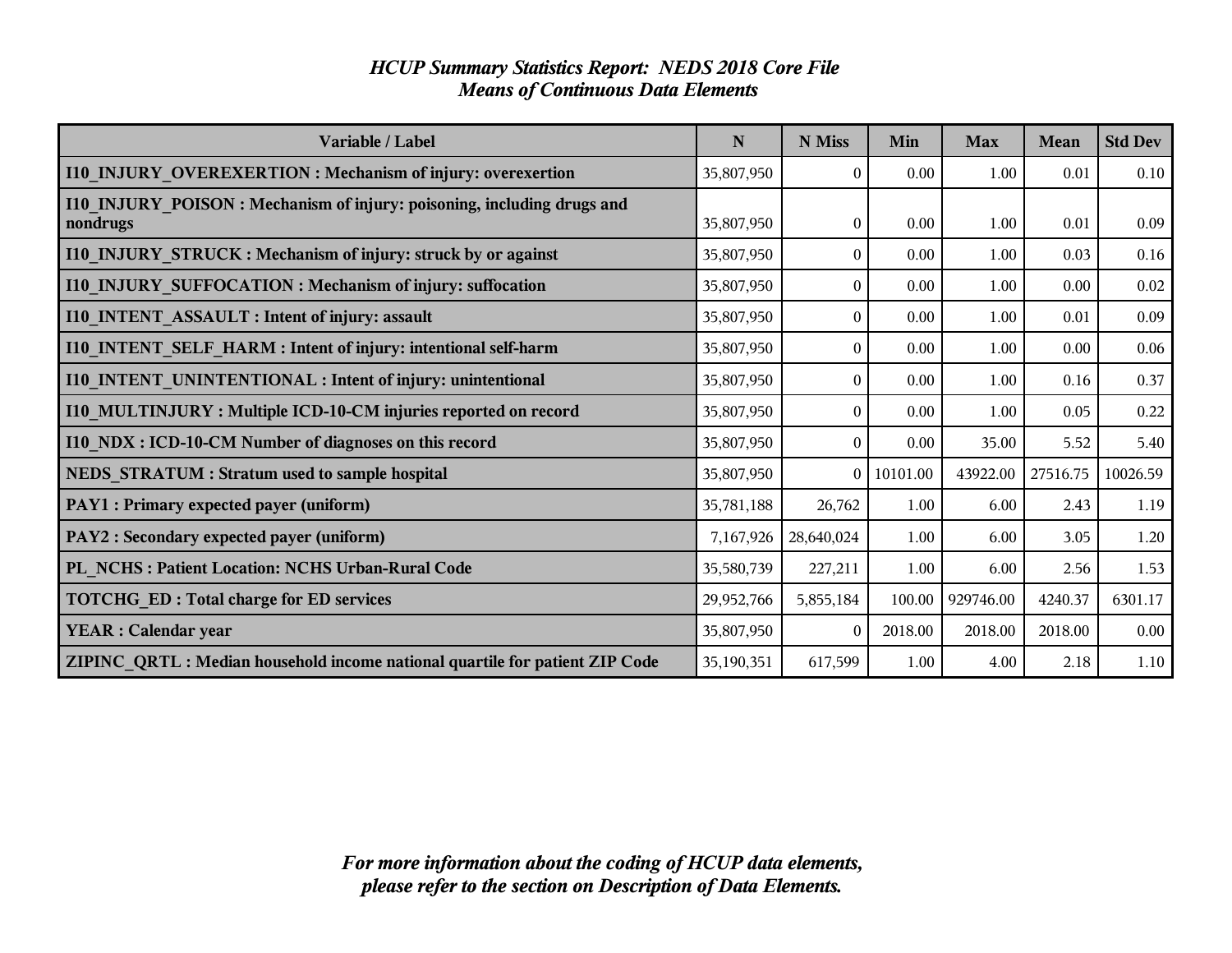| <b>AGE</b>           | Frequency | Percent |
|----------------------|-----------|---------|
| $\therefore$ Missing | 162       | 0.00    |
| .A: Invalid          | $\leq 10$ | * **    |
| .C: Inconsistent     | 280       | 0.00    |
| $\boldsymbol{0}$     | 863,298   | 2.41    |
| 1                    | 682,741   | 1.91    |
| $\overline{2}$       | 743,370   | 2.08    |
| 3                    | 409,441   | 1.14    |
| $\overline{4}$       | 350,191   | 0.98    |
| 5                    | 331,775   | 0.93    |
| 6                    | 294,836   | 0.82    |
| 7                    | 431,932   | 1.21    |
| 8                    | 249,266   | 0.70    |
| 9                    | 247,860   | 0.69    |
| 10                   | 246,872   | 0.69    |
| 11                   | 240,319   | 0.67    |
| 12                   | 384,558   | 1.07    |
| 13                   | 241,797   | 0.68    |
| 14                   | 260,629   | 0.73    |
| 15                   | 279,036   | 0.78    |
| 16                   | 413,839   | 1.16    |
| 17                   | 334,293   | 0.93    |
| 18                   | 396,951   | 1.11    |
| 19                   | 529,714   | 1.48    |
| 20                   | 439,741   | 1.23    |
| 21                   | 448,366   | 1.25    |
| 22                   | 729,921   | 2.04    |
| 23                   | 460,633   | 1.29    |
| 24                   | 473,734   | 1.32    |
| 25                   | 486,219   | 1.36    |
| 26                   | 494,023   | 1.38    |
| 27                   | 804,277   | 2.25    |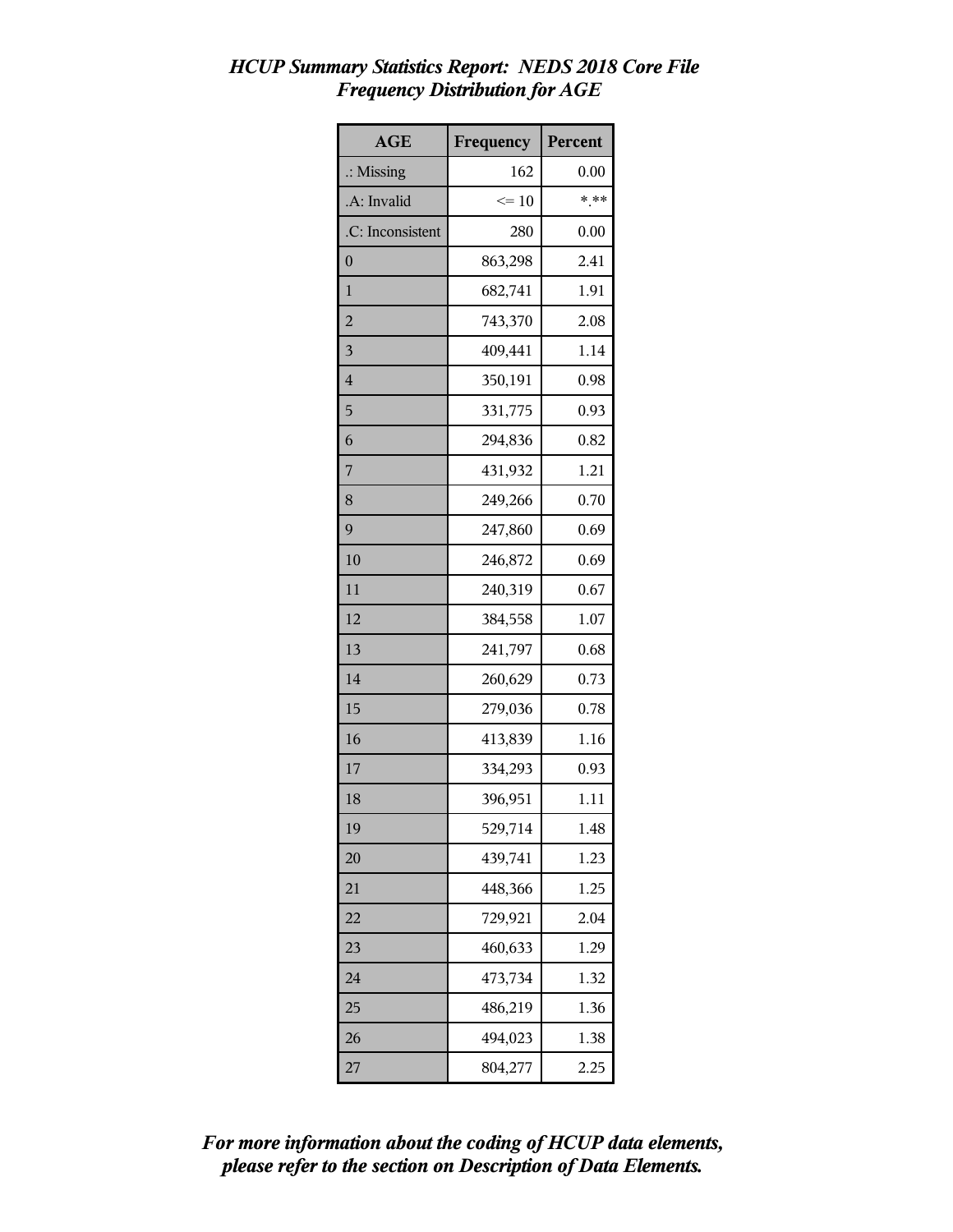| <b>AGE</b> | Frequency | Percent |
|------------|-----------|---------|
| 28         | 505,993   | 1.41    |
| 29         | 492,143   | 1.37    |
| 30         | 477,180   | 1.33    |
| 31         | 459,419   | 1.28    |
| 32         | 724,507   | 2.02    |
| 33         | 444,342   | 1.24    |
| 34         | 429,209   | 1.20    |
| 35         | 429,884   | 1.20    |
| 36         | 426,239   | 1.19    |
| 37         | 674,324   | 1.88    |
| 38         | 412,843   | 1.15    |
| 39         | 396,004   | 1.11    |
| 40         | 383,504   | 1.07    |
| 41         | 370,398   | 1.03    |
| 42         | 573,229   | 1.60    |
| 43         | 349,957   | 0.98    |
| 44         | 345,495   | 0.96    |
| 45         | 351,156   | 0.98    |
| 46         | 366,509   | 1.02    |
| 47         | 611,489   | 1.71    |
| 48         | 382,488   | 1.07    |
| 49         | 373,640   | 1.04    |
| 50         | 370,194   | 1.03    |
| 51         | 376,410   | 1.05    |
| 52         | 607,735   | 1.70    |
| 53         | 399,679   | 1.12    |
| 54         | 408,523   | 1.14    |
| 55         | 407,964   | 1.14    |
| 56         | 405,690   | 1.13    |
| 57         | 628,676   | 1.76    |
| 58         | 395,316   | 1.10    |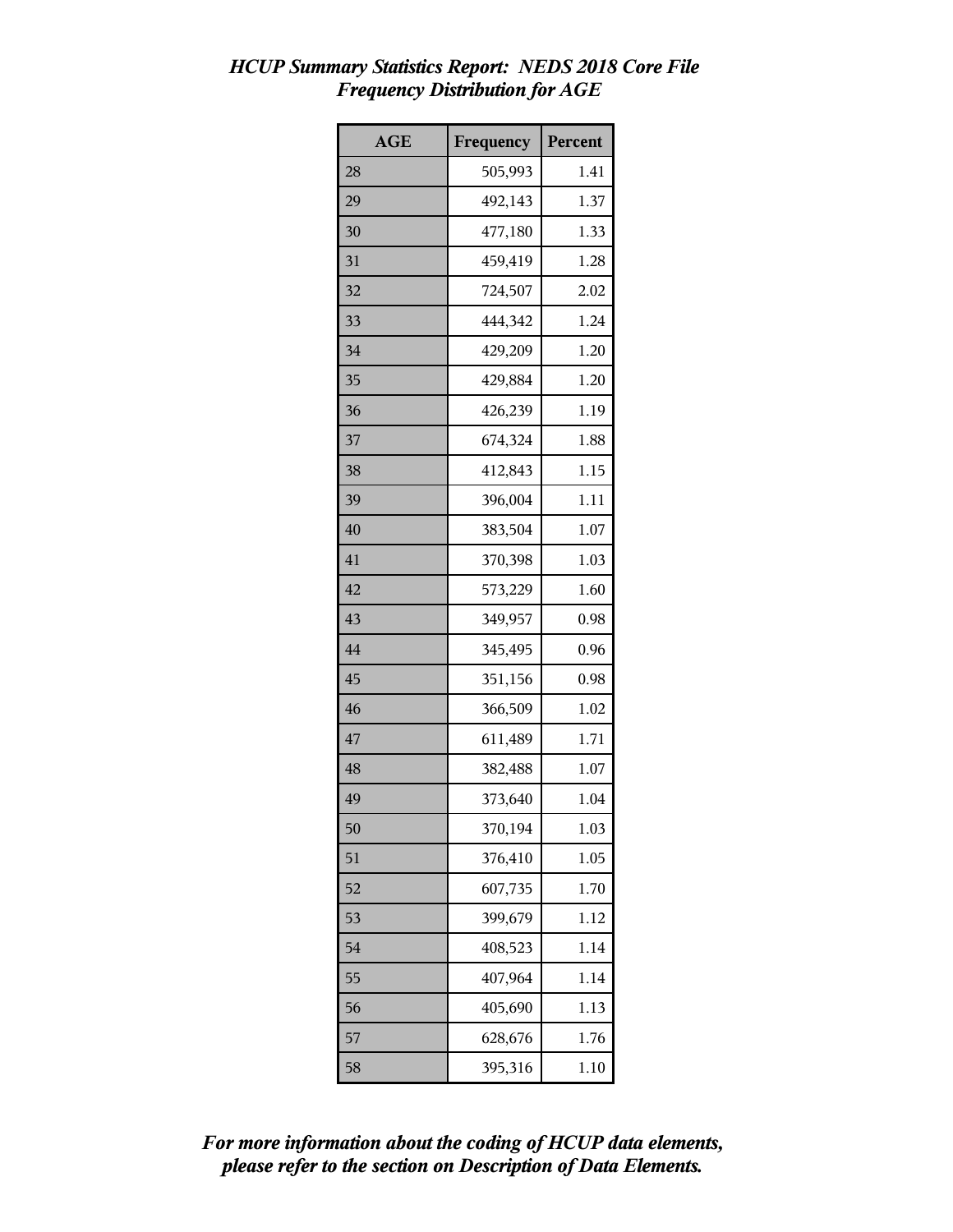| <b>AGE</b> | Frequency | Percent |
|------------|-----------|---------|
| 59         | 386,042   | 1.08    |
| 60         | 377,787   | 1.06    |
| 61         | 371,821   | 1.04    |
| 62         | 553,762   | 1.55    |
| 63         | 343,113   | 0.96    |
| 64         | 330,097   | 0.92    |
| 65         | 328,261   | 0.92    |
| 66         | 318,945   | 0.89    |
| 67         | 482,646   | 1.35    |
| 68         | 303,194   | 0.85    |
| 69         | 303,279   | 0.85    |
| 70         | 306,057   | 0.85    |
| 71         | 317,627   | 0.89    |
| 72         | 408,839   | 1.14    |
| 73         | 253,882   | 0.71    |
| 74         | 260,054   | 0.73    |
| 75         | 270,502   | 0.76    |
| 76         | 248,653   | 0.69    |
| 77         | 355,149   | 0.99    |
| 78         | 226,731   | 0.63    |
| 79         | 221,959   | 0.62    |
| 80         | 216,364   | 0.60    |
| 81         | 205,044   | 0.57    |
| 82         | 297,784   | 0.83    |
| 83         | 194,708   | 0.54    |
| 84         | 180,027   | 0.50    |
| 85         | 175,061   | 0.49    |
| 86         | 166,950   | 0.47    |
| 87         | 229,653   | 0.64    |
| 88         | 148,229   | 0.41    |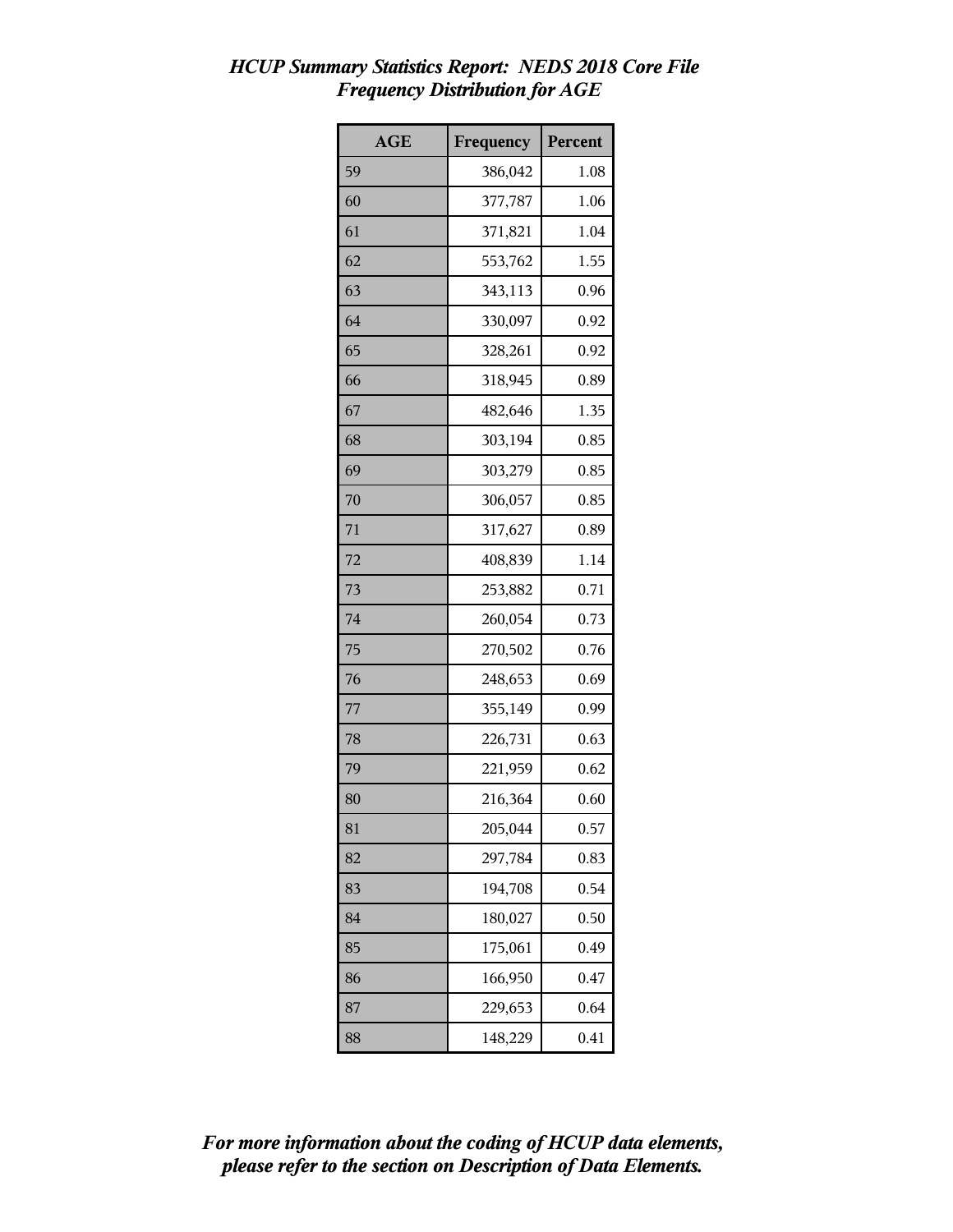| AGE         | <b>Frequency</b> | Percent |
|-------------|------------------|---------|
| <b>89</b>   | 132,320          | 0.37    |
| 90 or older | 643,196          | 1.80    |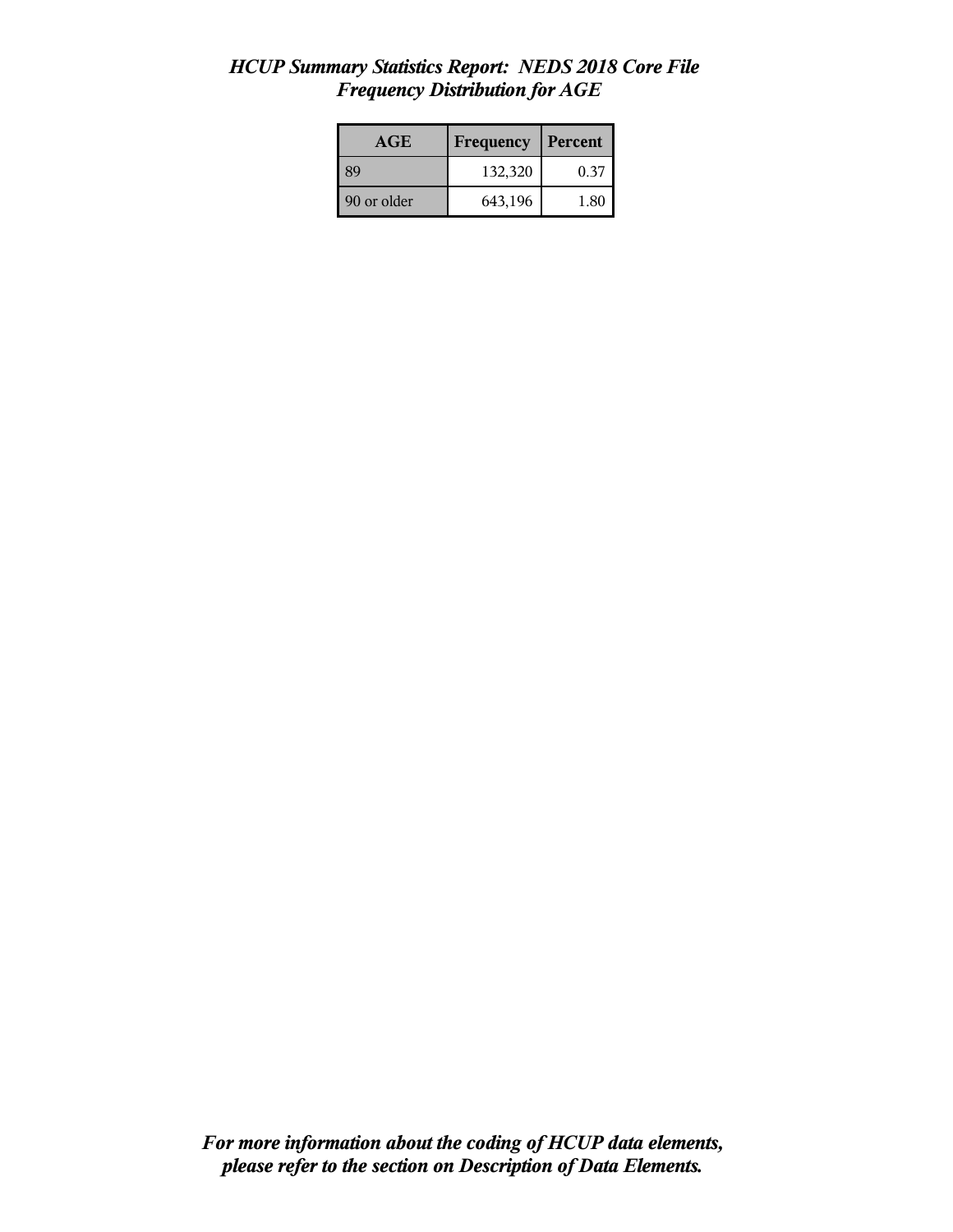| <b>AMONTH</b>        | Frequency | <b>Percent</b> |
|----------------------|-----------|----------------|
| $\therefore$ Missing | 3,297,166 | 9.21           |
| $1:$ January         | 2,958,575 | 8.26           |
| $2:$ February        | 2,653,464 | 7.41           |
| 3 : March            | 2,719,533 | 7.59           |
| $4:$ April           | 2,623,648 | 7.33           |
| $5:$ May             | 2,768,457 | 7.73           |
| $6:$ June            | 2,622,187 | 7.32           |
| 7: July              | 2,732,375 | 7.63           |
| $8:$ August          | 2,733,925 | 7.63           |
| 9 : September        | 2,679,310 | 7.48           |
| 10: October          | 2,702,886 | 7.55           |
| 11: November         | 2,579,288 | 7.20           |
| 12 : December        | 2,737,136 | 7.64           |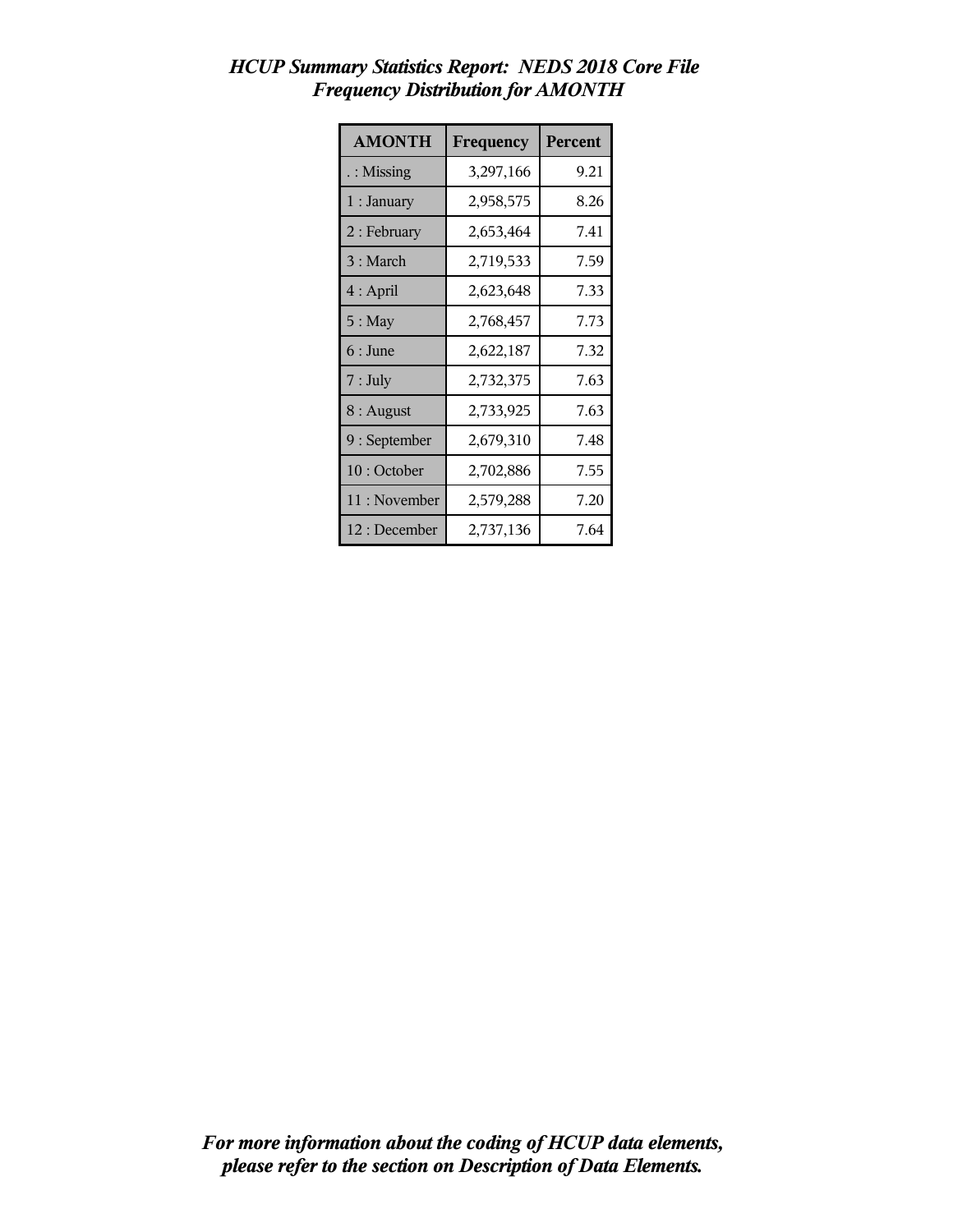| <b>AWEEKEND</b>     | Frequency  | Percent |
|---------------------|------------|---------|
| : Missing           | 192        | 0.00    |
| 0 : Monday-Friday   | 25,992,819 | 72.59   |
| 1 : Saturday-Sunday | 9,814,939  | 27.41   |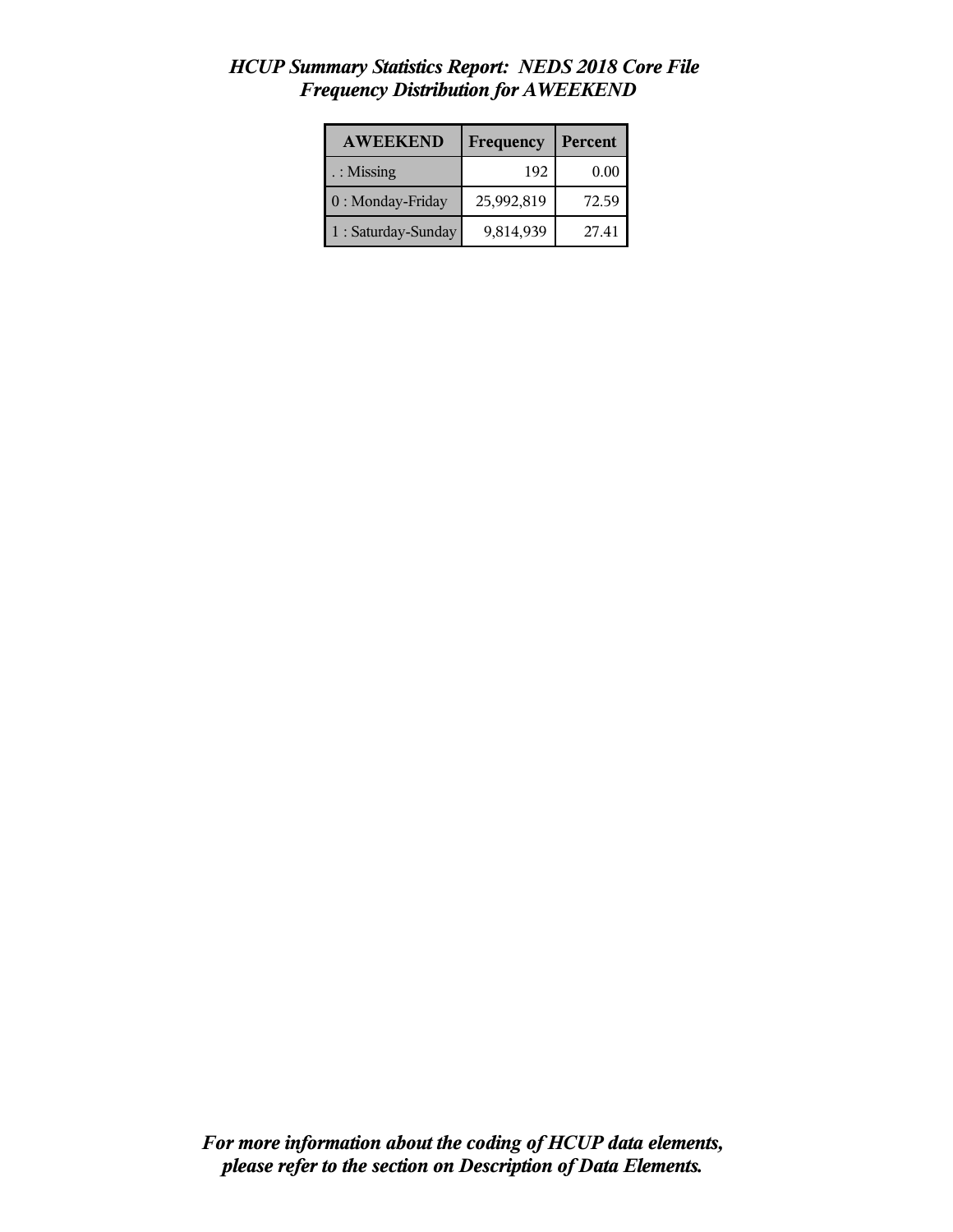| <b>DIED VISIT</b>       | Frequency  | Percent |
|-------------------------|------------|---------|
| $\therefore$ Missing    | 35,364     | 0.10    |
| 0: Did not die          | 35,595,297 | 99.41   |
| 1: Died in the ED       | 47,070     | 0.13    |
| 2: Died in the hospital | 130,219    | 0.36    |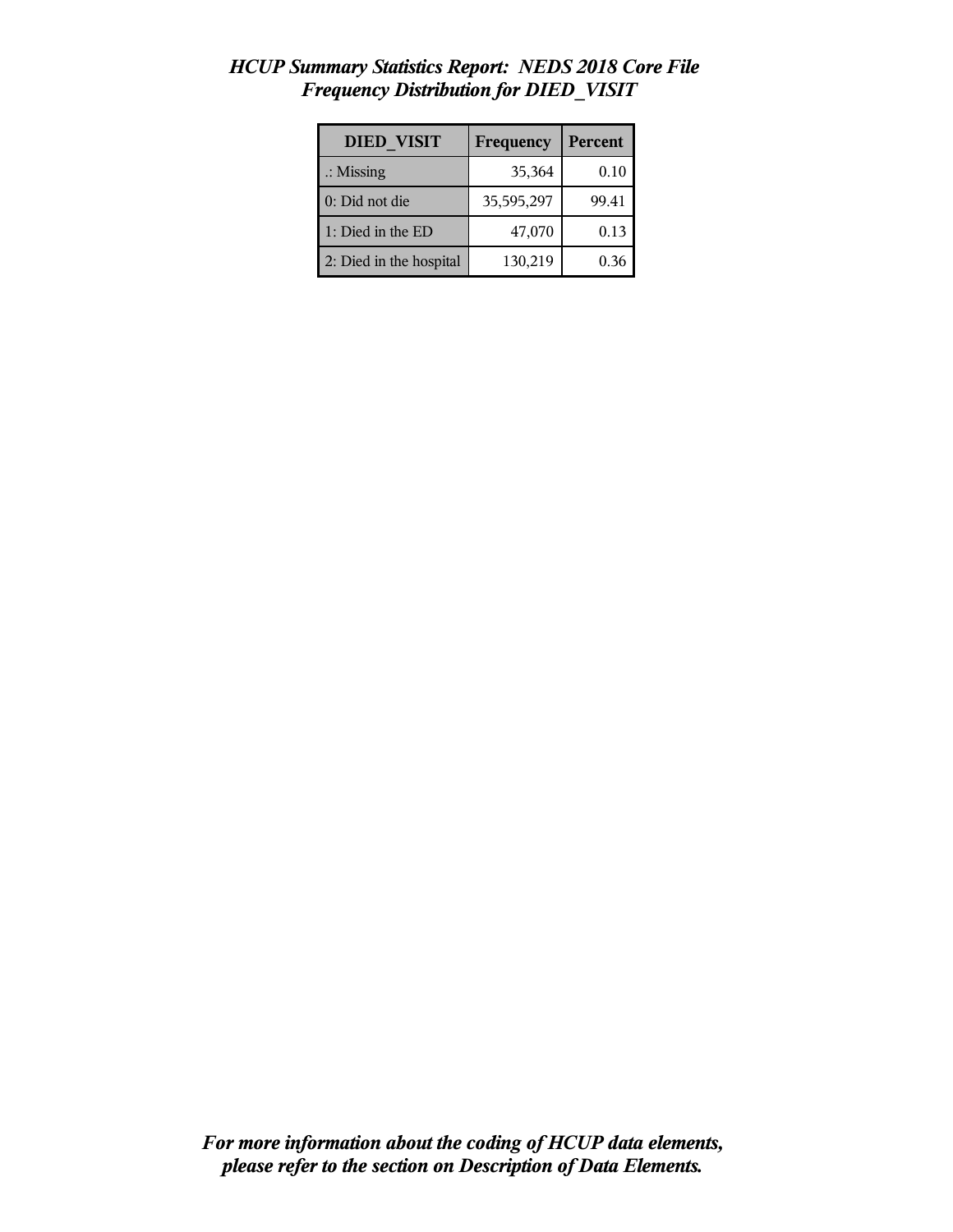|           | <b>DISCWT</b>   Frequency | <b>Percent</b> |
|-----------|---------------------------|----------------|
| Non-blank | 35,807,950                | 100.00         |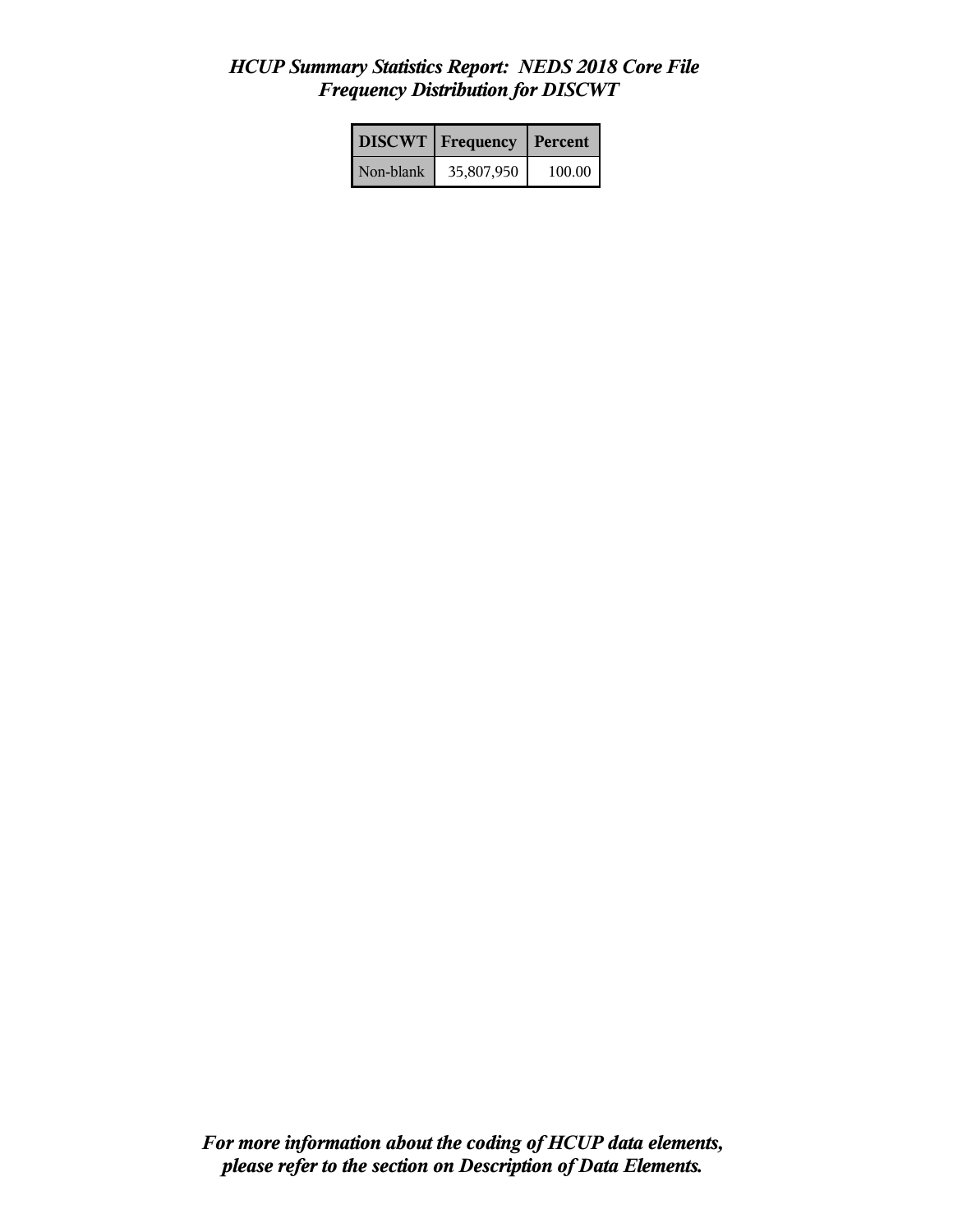| DISP ED                                                | Frequency  | Percent |
|--------------------------------------------------------|------------|---------|
| 1: Routine                                             | 28,972,421 | 80.91   |
| 2: Transfer: short-term hospital                       | 524,089    | 1.46    |
| 5: Transfer: other type of facility                    | 509,181    | 1.42    |
| 6: Home health care                                    | 90,256     | 0.25    |
| 7: Against medical advice                              | 540,457    | 1.51    |
| 9: Admitted as an inpatient to this hospital           | 5,091,286  | 14.22   |
| 20: Died in ED                                         | 47,070     | 0.13    |
| 98: Not admitted to this hospital, destination unknown | 32,950     | 0.09    |
| 99: Discharged alive, destination unknown              | 240        | 0.00    |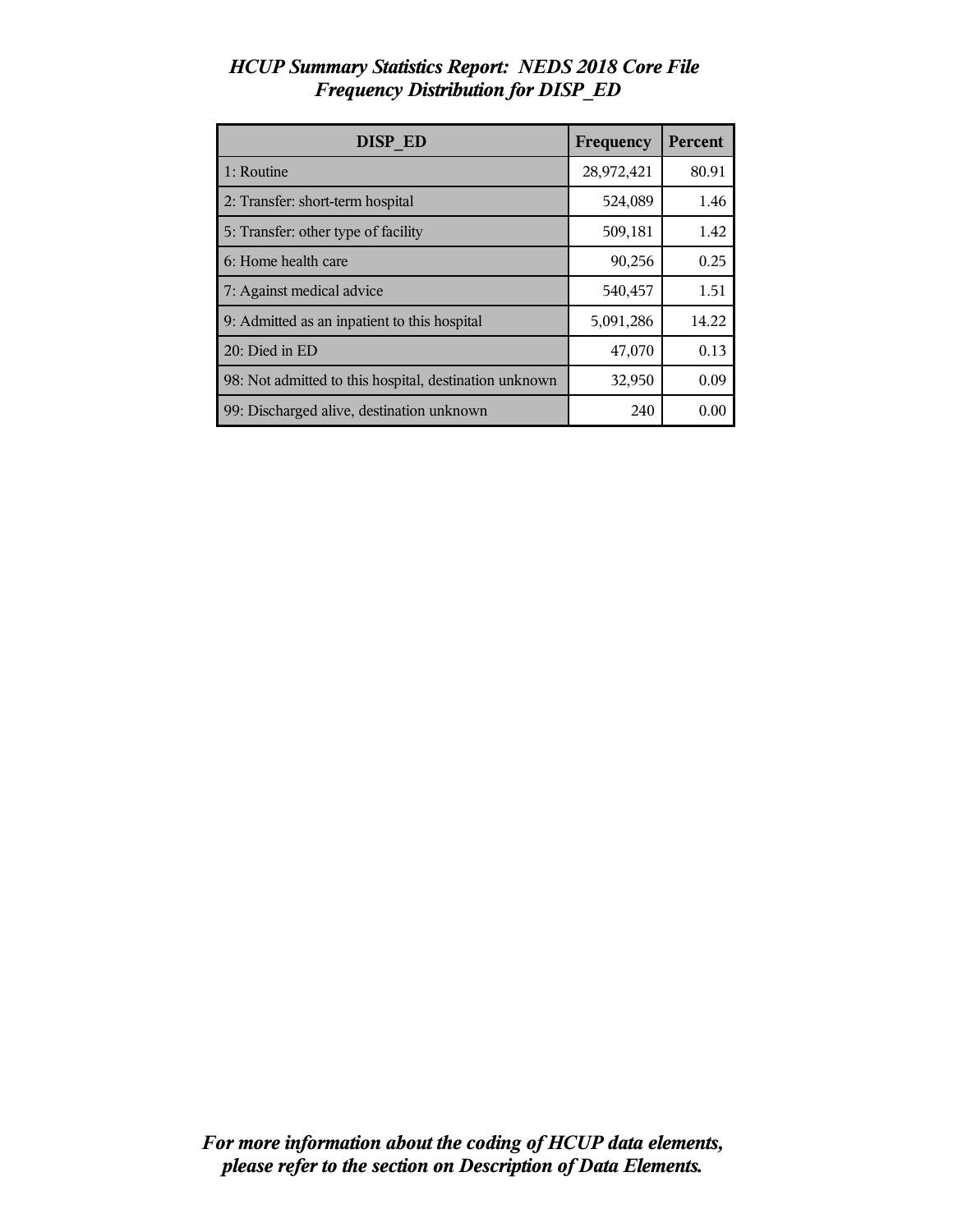| <b>DQTR</b>          | Frequency | Percent |
|----------------------|-----------|---------|
| $\therefore$ Missing | 85,804    | 0.24    |
| 1: First quarter     | 9,204,443 | 25.71   |
| 2: Second quarter    | 8,799,200 | 24.57   |
| 3: Third quarter     | 8,907,148 | 24.87   |
| 4: Fourth quarter    | 8,811,355 | 24.61   |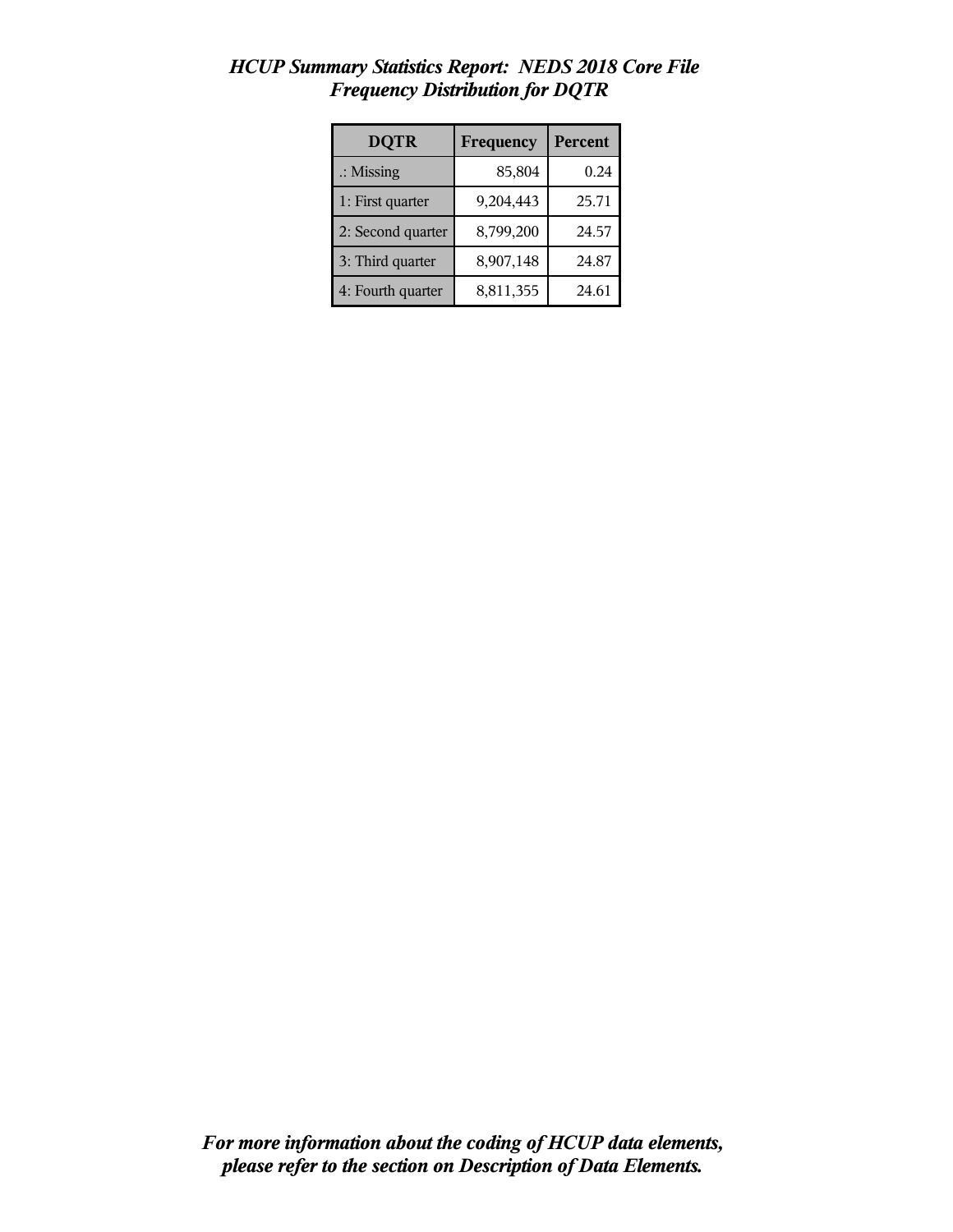| <b>EDEVENT</b>                                                                           | <b>Frequency</b> | <b>Percent</b> |
|------------------------------------------------------------------------------------------|------------------|----------------|
| 1: ED visit in which the patient is treated and released                                 | 30,112,315       | 84.09          |
| 2: ED visit in which the patient is admitted to this same hospital                       | 5,091,286        | 14.22          |
| 3: ED visit in which the patient is transferred to another short-term hospital           | 524,089          | 1.46           |
| 9: ED visit in which the patient died in the ED                                          | 47,070           | 0.13           |
| 98: ED visit in which patient is not admitted to this same hospital, destination unknown | 32,950           | 0.09           |
| 99: ED visit in which the patient is discharged alive, destination unknown               | 240              | 0.00           |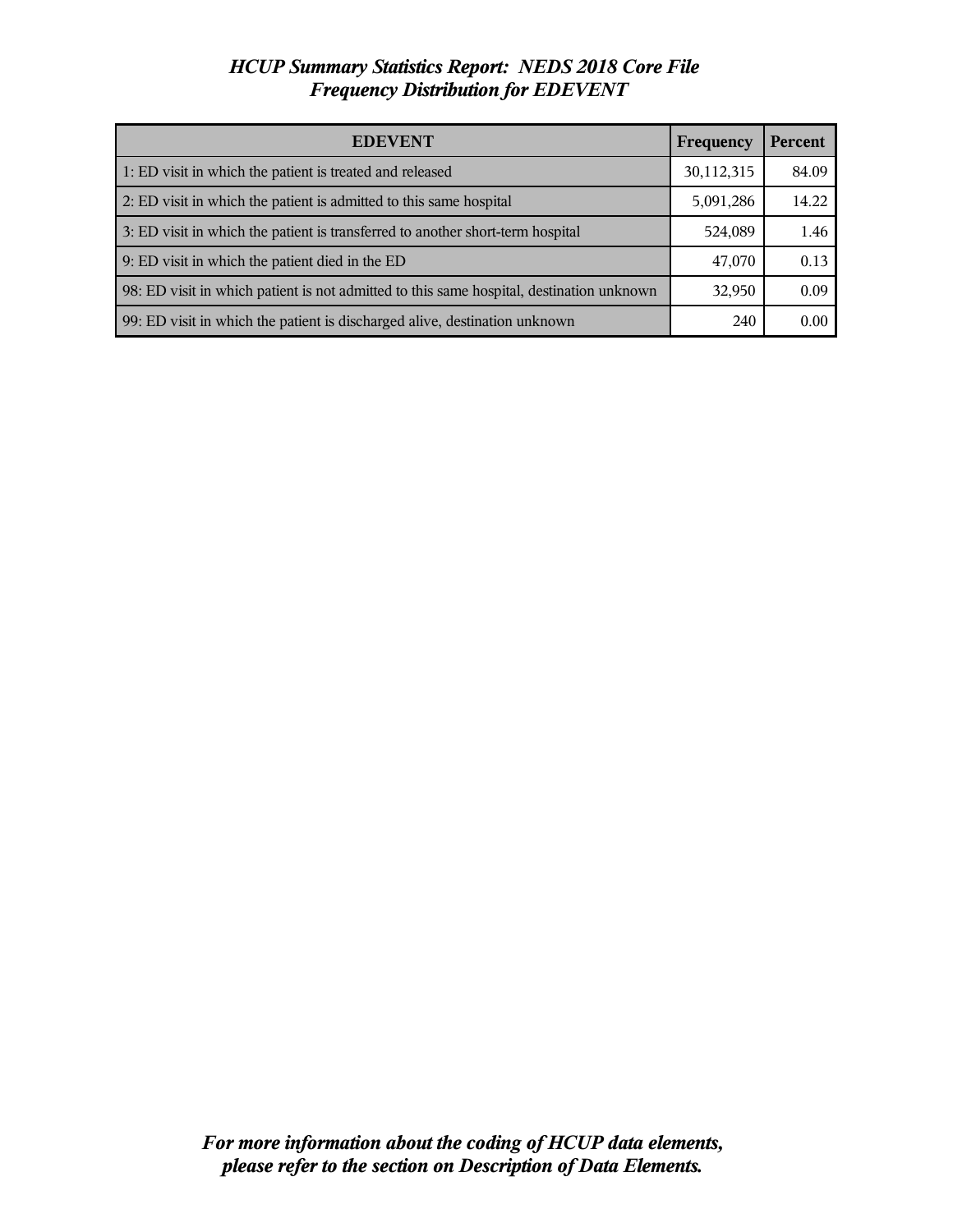| <b>FEMALE</b>    | Frequency  | Percent |
|------------------|------------|---------|
| : Missing        | 1,405      | 0.00    |
| .A: Invalid      | 30         | 0.00    |
| .C: Inconsistent | 566        | 0.00    |
| $0:$ Male        | 16,000,954 | 44.69   |
| $1:$ Female      | 19,804,995 | 55.31   |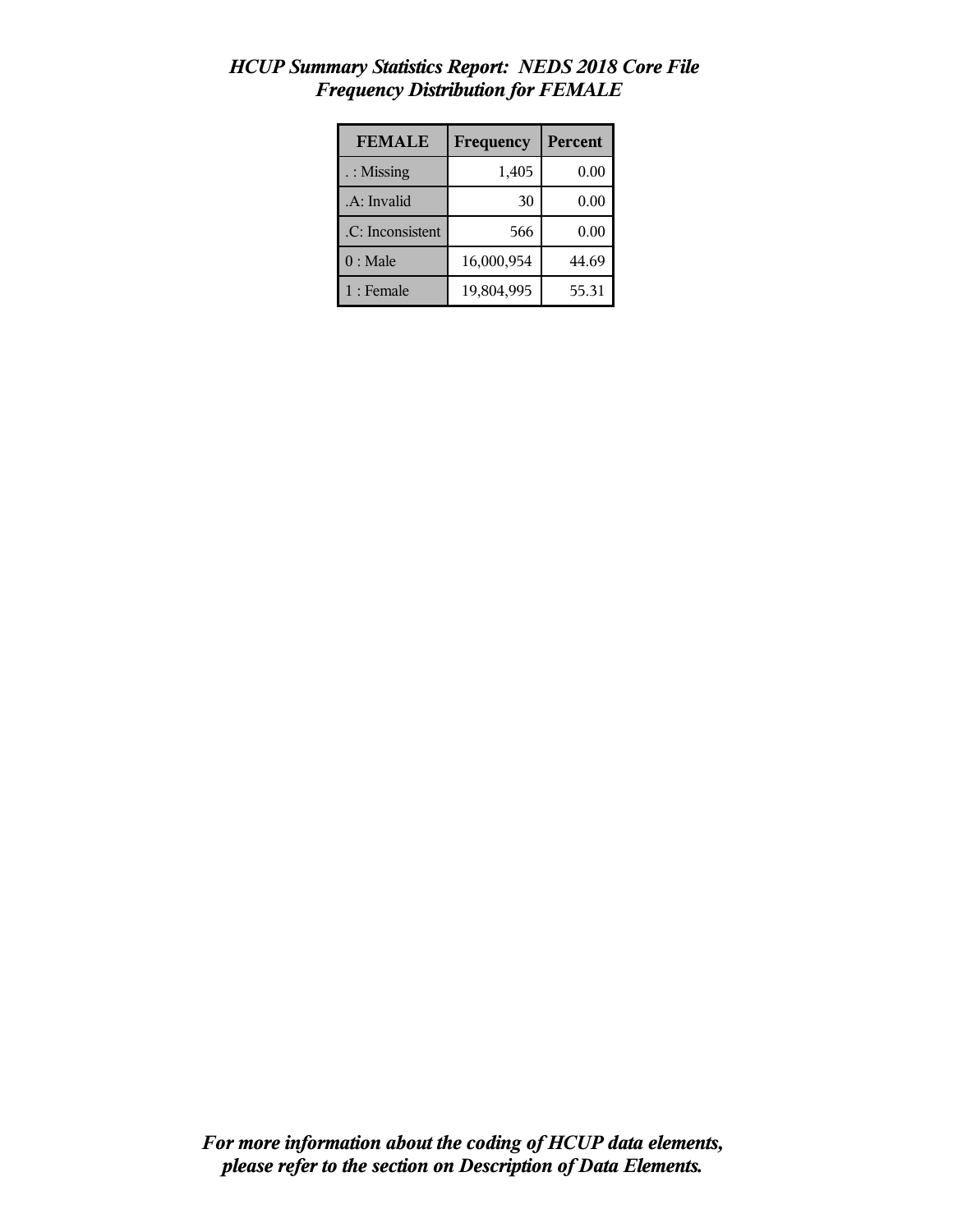| <b>HCUPFILE</b> | Frequency  | Percent |
|-----------------|------------|---------|
| l SEDD          | 30,716,664 | 85.78   |
| <b>SID</b>      | 5,091,286  | 14.22   |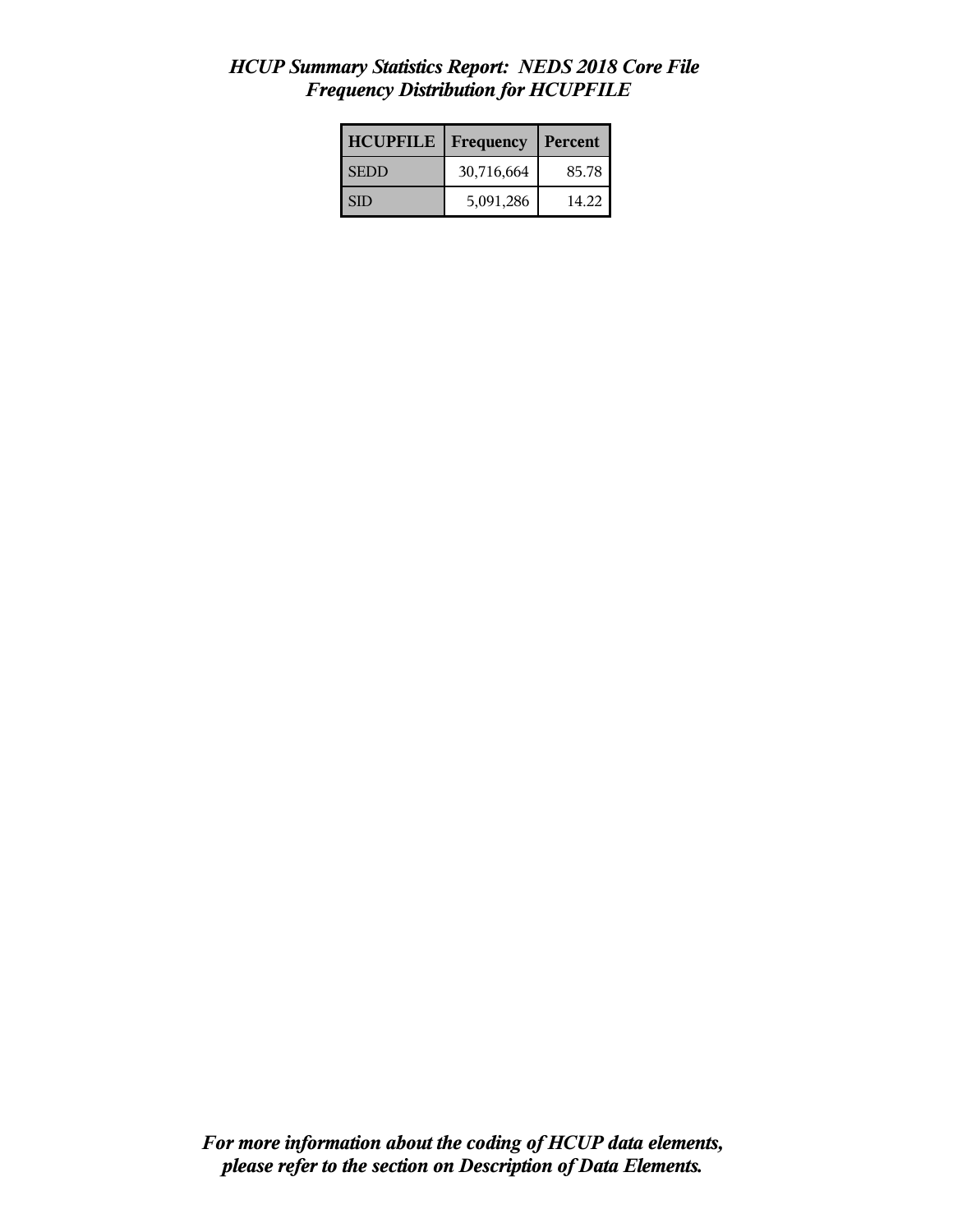| <b>I10 DX1</b>         | Frequency  | Percent |
|------------------------|------------|---------|
| <b>Blank</b>           | 10,459     | 0.03    |
| Valid DX               | 35,796,602 | 99.97   |
| Inconsistent DX (incn) | 292        | 0.00    |
| Invalid DX (invl)      | 597        | 0.00    |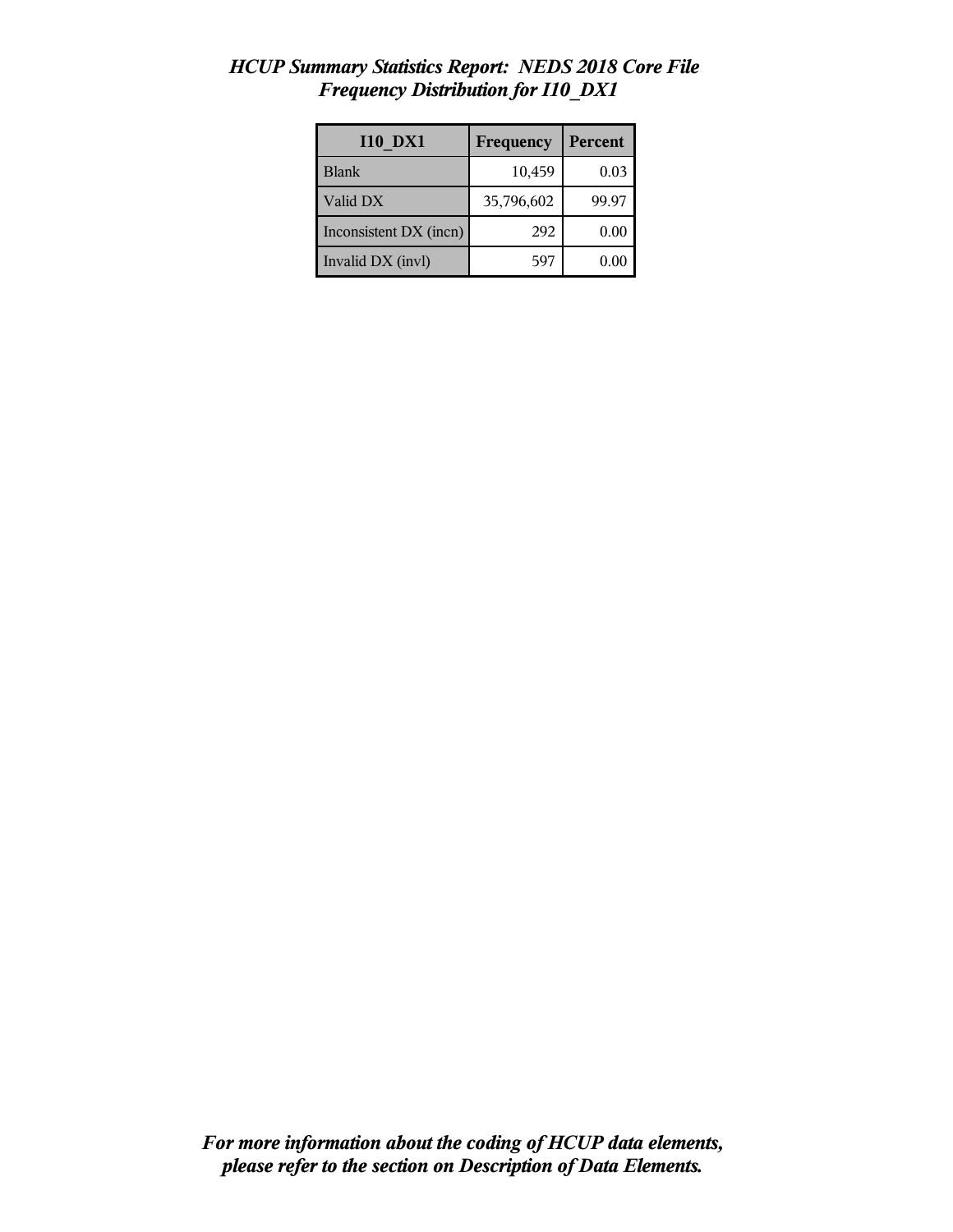| <b>I10 INJURY</b>                                  | Frequency  | Percent |
|----------------------------------------------------|------------|---------|
| $0:$ No injury                                     | 28,979,251 | 80.93   |
| 1: Injury in the first-listed diagnosis            | 6,109,303  | 17.06   |
| 2: Injury in the diagnoses other than first-listed | 719,396    | 2.01    |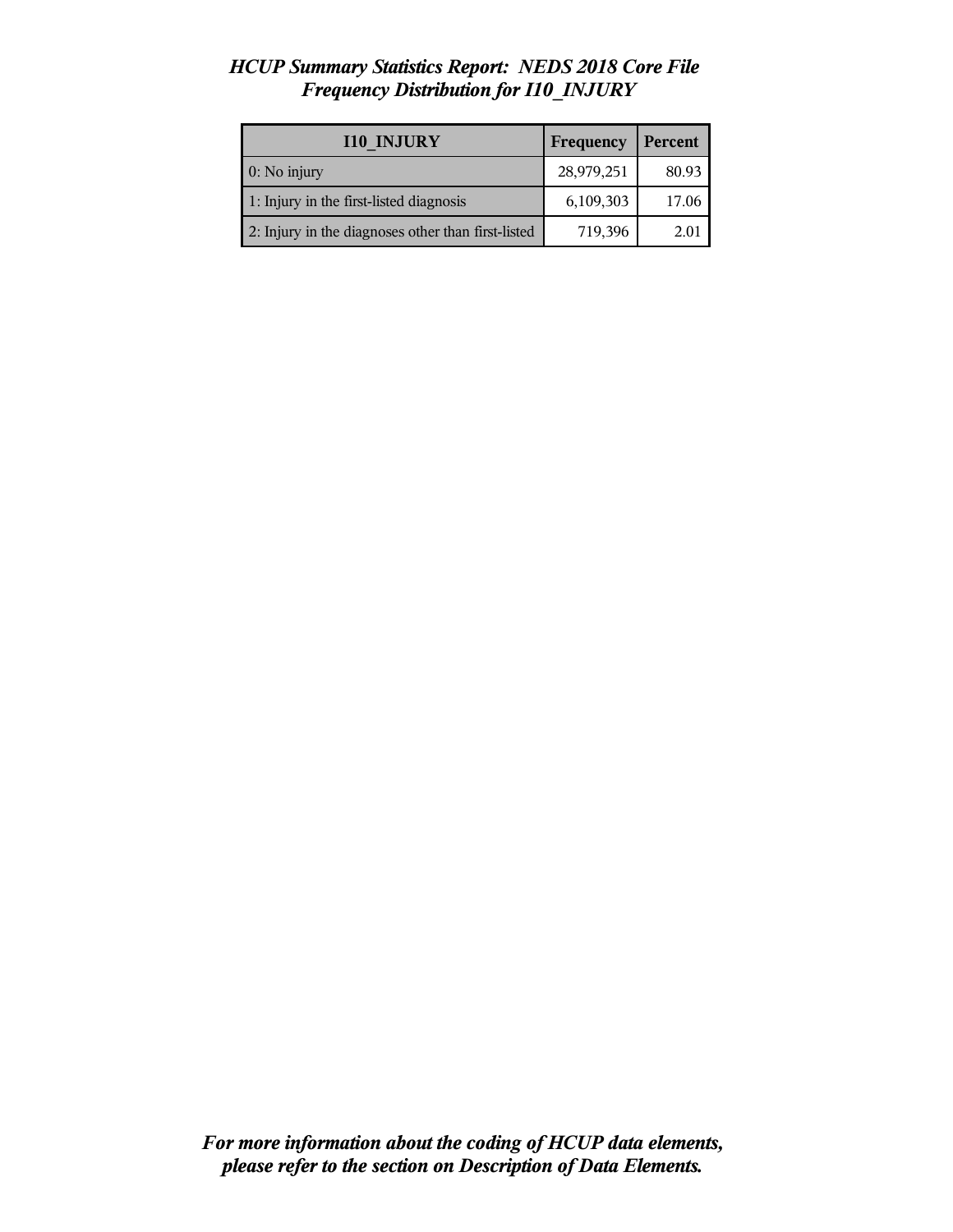| <b>I10 MULTINJURY</b>                                              | <b>Frequency</b> | Percent |
|--------------------------------------------------------------------|------------------|---------|
| 0: One or no injury diagnosis reported                             | 33,939,509       | 94.78   |
| 1: More than one injury diagnosis reported, regardless of position | 1,868,441        | 5.22    |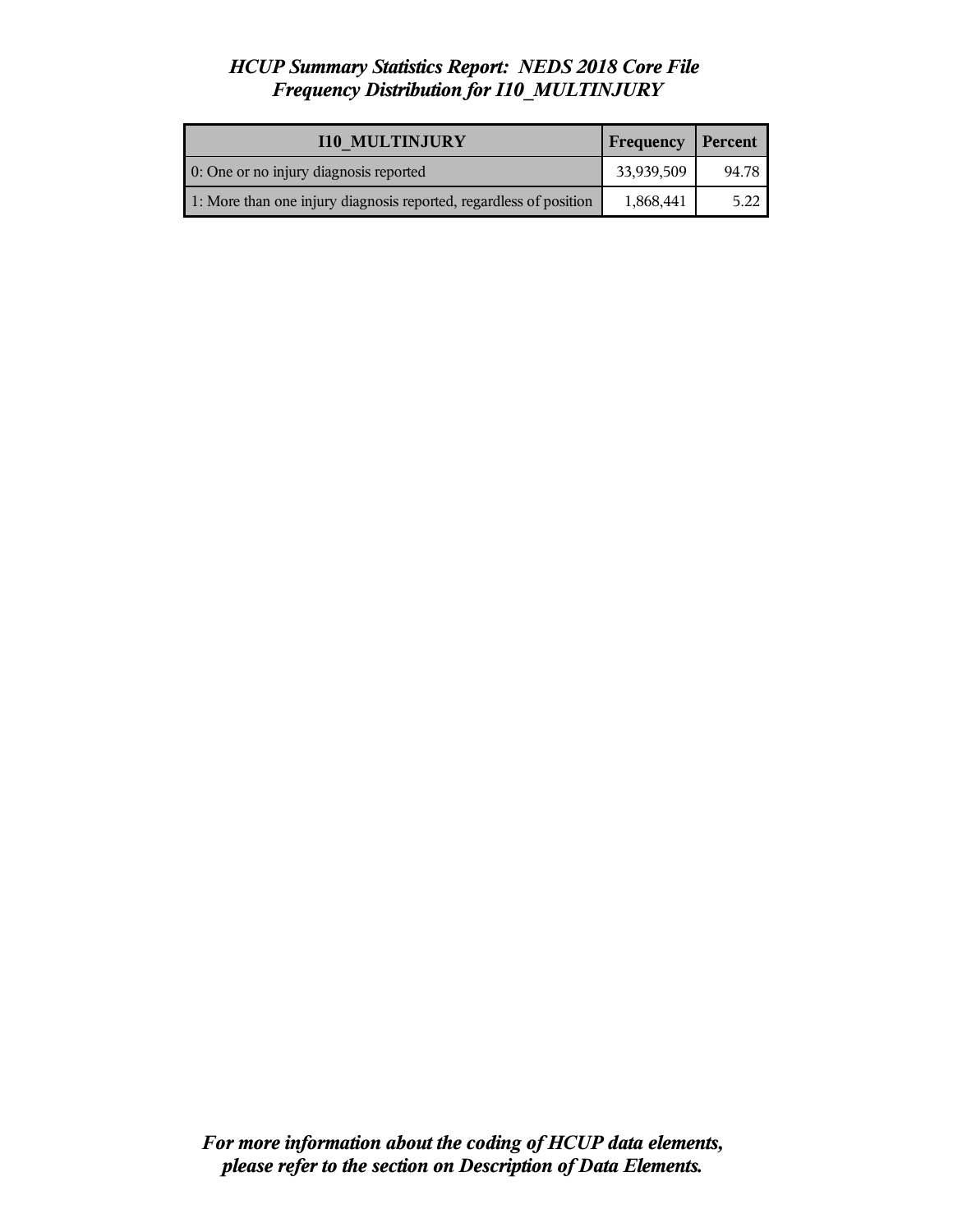| <b>I10 NDX</b> | Frequency | Percent |
|----------------|-----------|---------|
| $\overline{0}$ | 8,960     | 0.03    |
| 1              | 6,032,644 | 16.85   |
| $\overline{c}$ | 6,198,429 | 17.31   |
| 3              | 5,089,890 | 14.21   |
| 4              | 3,887,186 | 10.86   |
| 5              | 2,924,895 | 8.17    |
| 6              | 2,118,129 | 5.92    |
| 7              | 1,570,660 | 4.39    |
| 8              | 1,206,368 | 3.37    |
| 9              | 976,386   | 2.73    |
| 10             | 840,409   | 2.35    |
| 11             | 647,665   | 1.81    |
| 12             | 552,131   | 1.54    |
| 13             | 473,339   | 1.32    |
| 14             | 407,414   | 1.14    |
| 15             | 422,973   | 1.18    |
| 16             | 325,563   | 0.91    |
| 17             | 283,554   | 0.79    |
| 18             | 293,530   | 0.82    |
| 19             | 211,658   | 0.59    |
| 20             | 188,817   | 0.53    |
| 21             | 162,819   | 0.45    |
| 22             | 136,447   | 0.38    |
| 23             | 120,150   | 0.34    |
| 24             | 155,227   | 0.43    |
| 25             | 299,342   | 0.84    |
| 26             | 74,589    | 0.21    |
| 27             | 47,945    | 0.13    |
| 28             | 27,053    | 0.08    |
| 29             | 19,992    | 0.06    |
| 30             | 44,268    | 0.12    |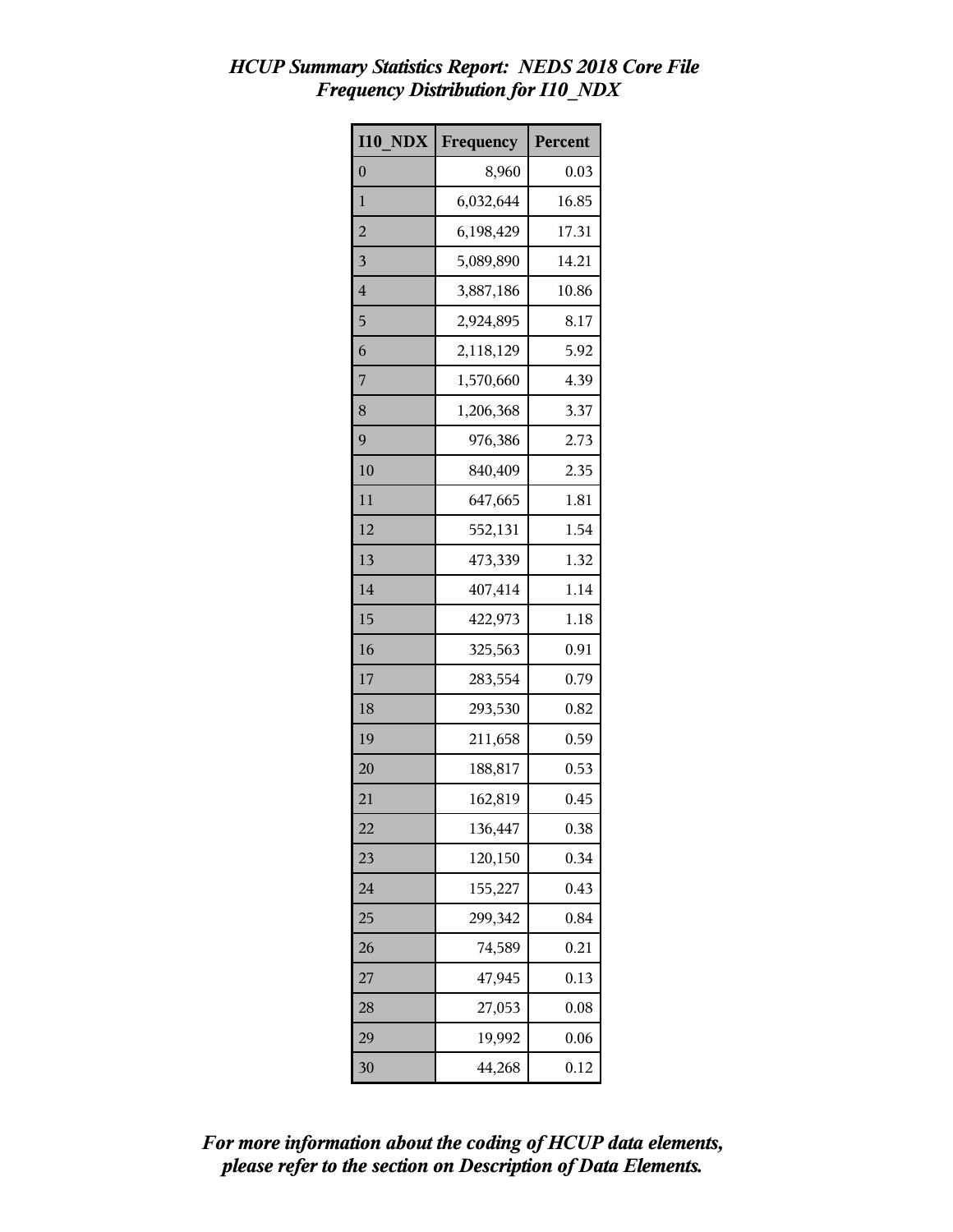| <b>I10 NDX</b> | Frequency | <b>Percent</b> |
|----------------|-----------|----------------|
| 31             | 19,533    | 0.05           |
| 32             | 9,012     | 0.03           |
| 33             | 6,211     | 0.02           |
| 34             | 4,618     | 0.01           |
| 35             | 20,144    | 0.06           |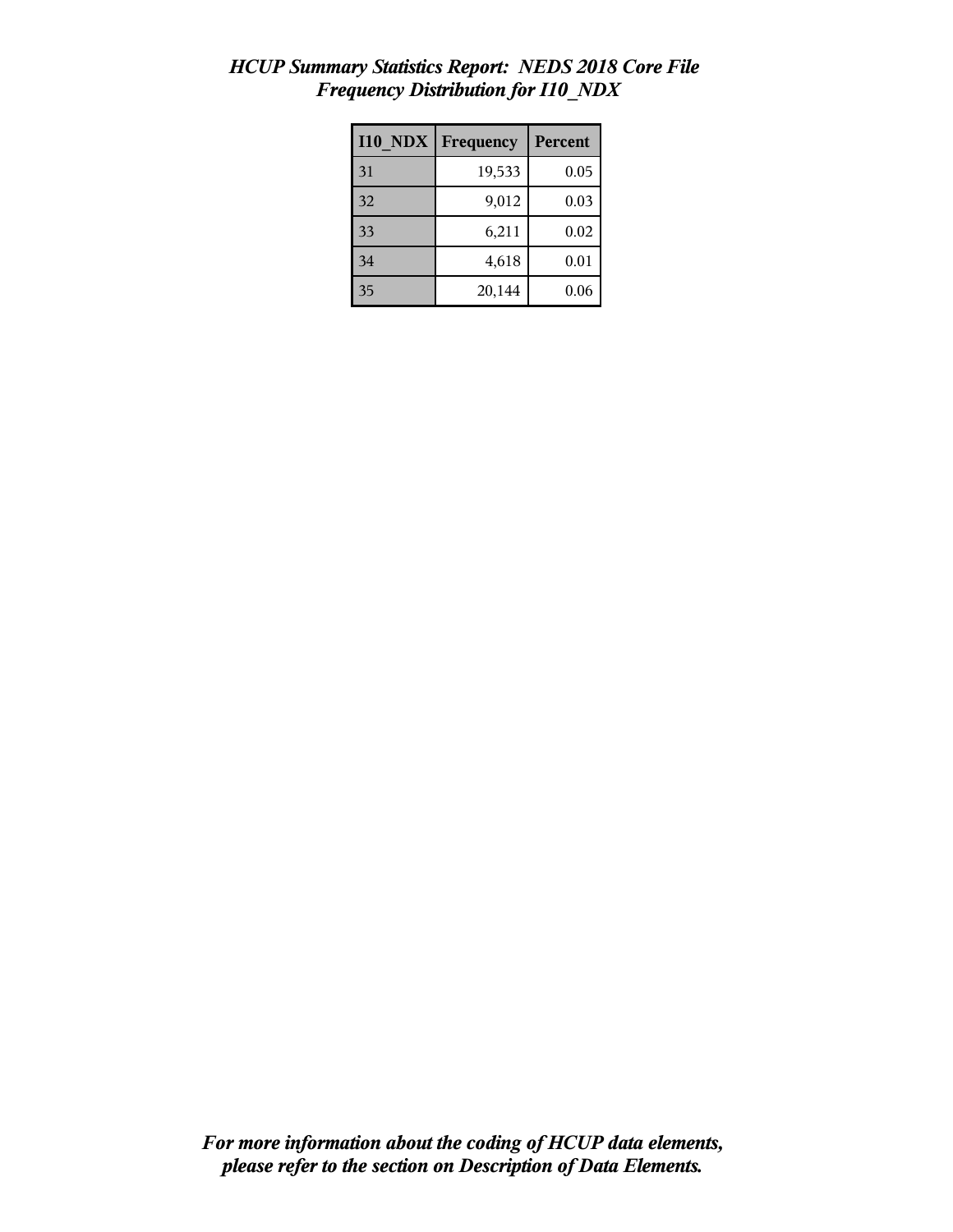| PAY1                  | Frequency  | Percent |
|-----------------------|------------|---------|
| $\therefore$ Missing  | 25,016     | 0.07    |
| .A: Invalid           | 1,746      | 0.00    |
| 1 : Medicare          | 8,513,646  | 23.78   |
| 2 : Medicaid          | 11,692,538 | 32.65   |
| 3 : Private insurance | 9,826,701  | 27.44   |
| 4 : Self-pay          | 4,335,771  | 12.11   |
| 5 : No charge         | 125,217    | 0.35    |
| 6 : Other             | 1,287,315  | 3.60    |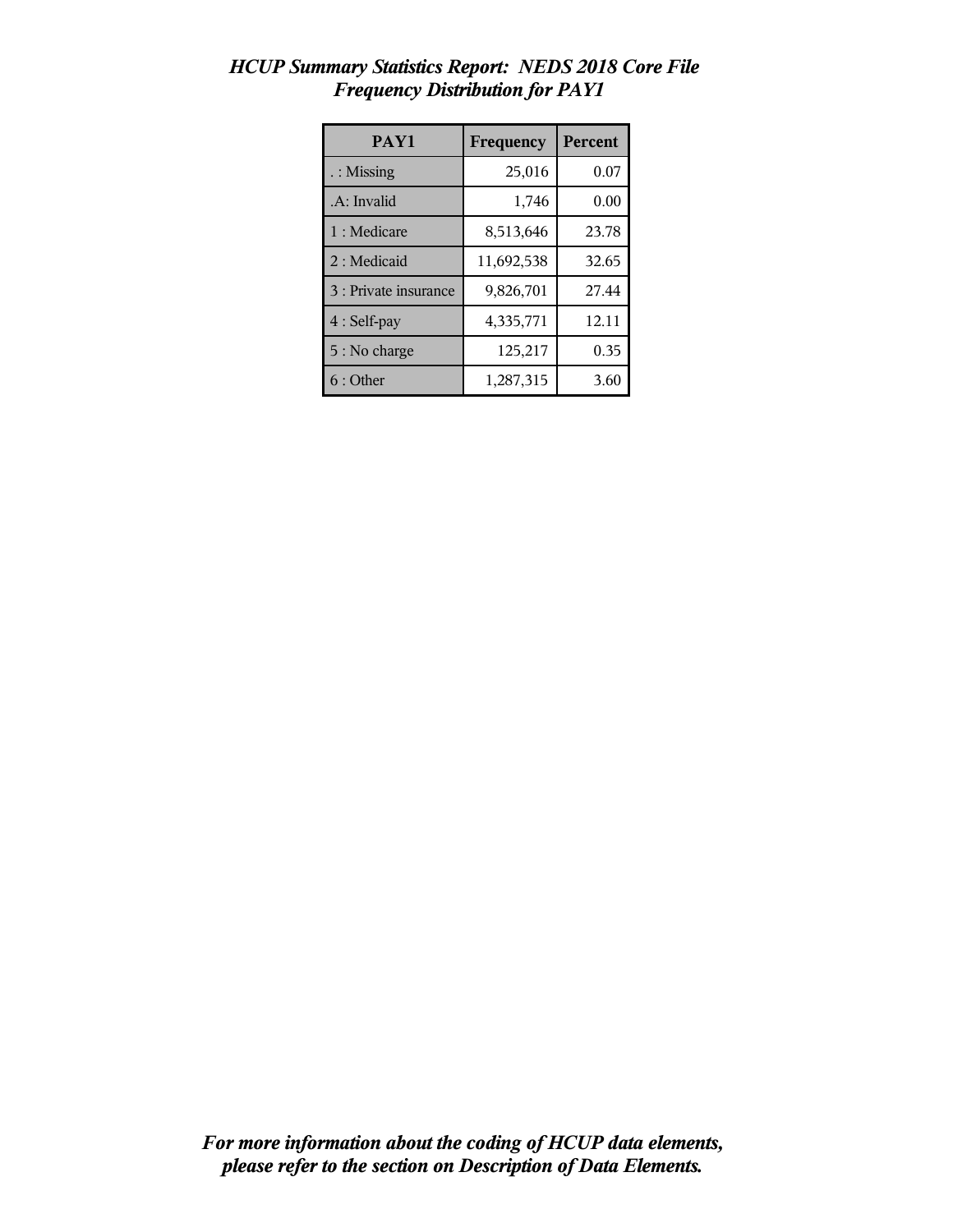| PAY <sub>2</sub>      | Frequency  | <b>Percent</b> |
|-----------------------|------------|----------------|
| $\therefore$ Missing  | 28,639,551 | 79.98          |
| .A: Invalid           | 473        | 0.00           |
| 1 : Medicare          | 578,060    | 1.61           |
| 2: Medicaid           | 1,948,328  | 5.44           |
| 3 : Private insurance | 2,069,827  | 5.78           |
| 4 : Self-pay          | 2,062,418  | 5.76           |
| 5 : No charge         | 125,553    | 0.35           |
| 6 : Other             | 383,740    | 1.07           |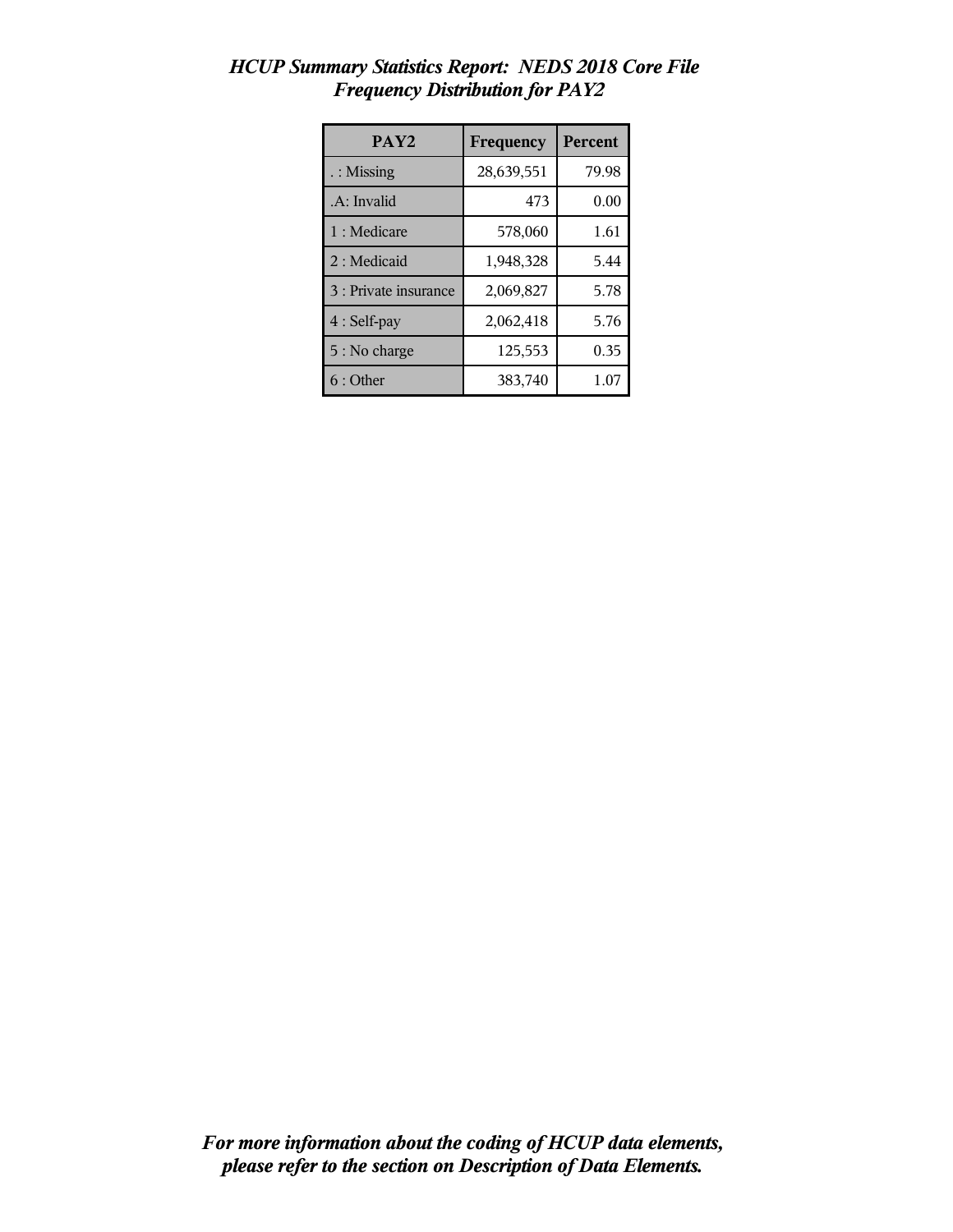| <b>TOTCHG ED</b>     | Frequency  | Percent |
|----------------------|------------|---------|
| $\therefore$ Missing | 5,784,306  | 16.15   |
| .A: Invalid          | $\leq 10$  | * **    |
| .C: Inconsistent     | 70,877     | 0.20    |
| \$100-\$1,000        | 5,480,907  | 15.31   |
| \$1,001-\$5,000      | 17,532,055 | 48.96   |
| \$5,001-\$10,000     | 4,318,906  | 12.06   |
| \$10,001-\$50,000    | 2,553,083  | 7.13    |
| \$50,001-\$75,000    | 49,572     | 0.14    |
| Over \$75,000        | 18,243     | 0.05    |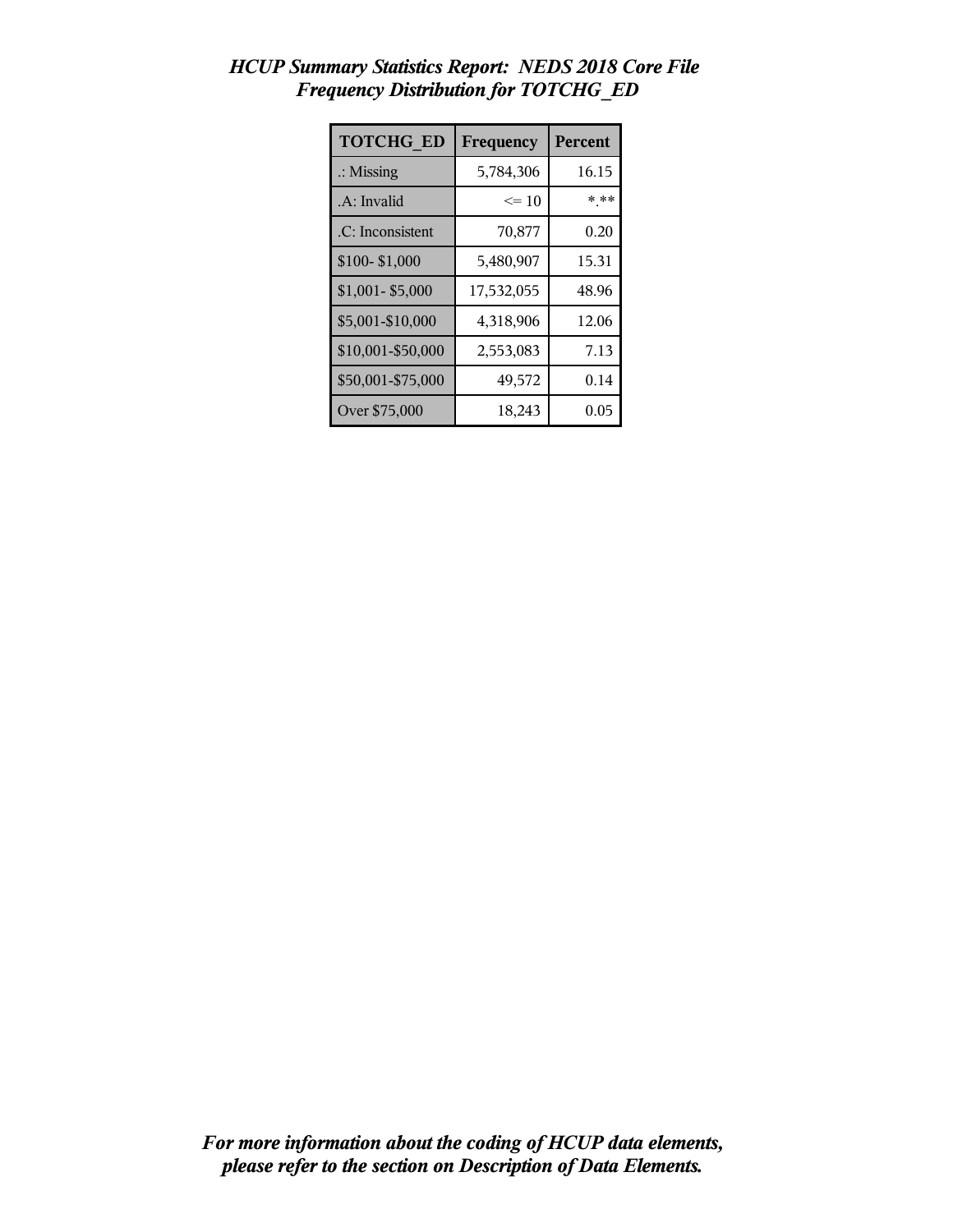|      | <b>YEAR</b> Frequency | <b>Percent</b> |
|------|-----------------------|----------------|
| 2018 | 35,807,950            | 100.00         |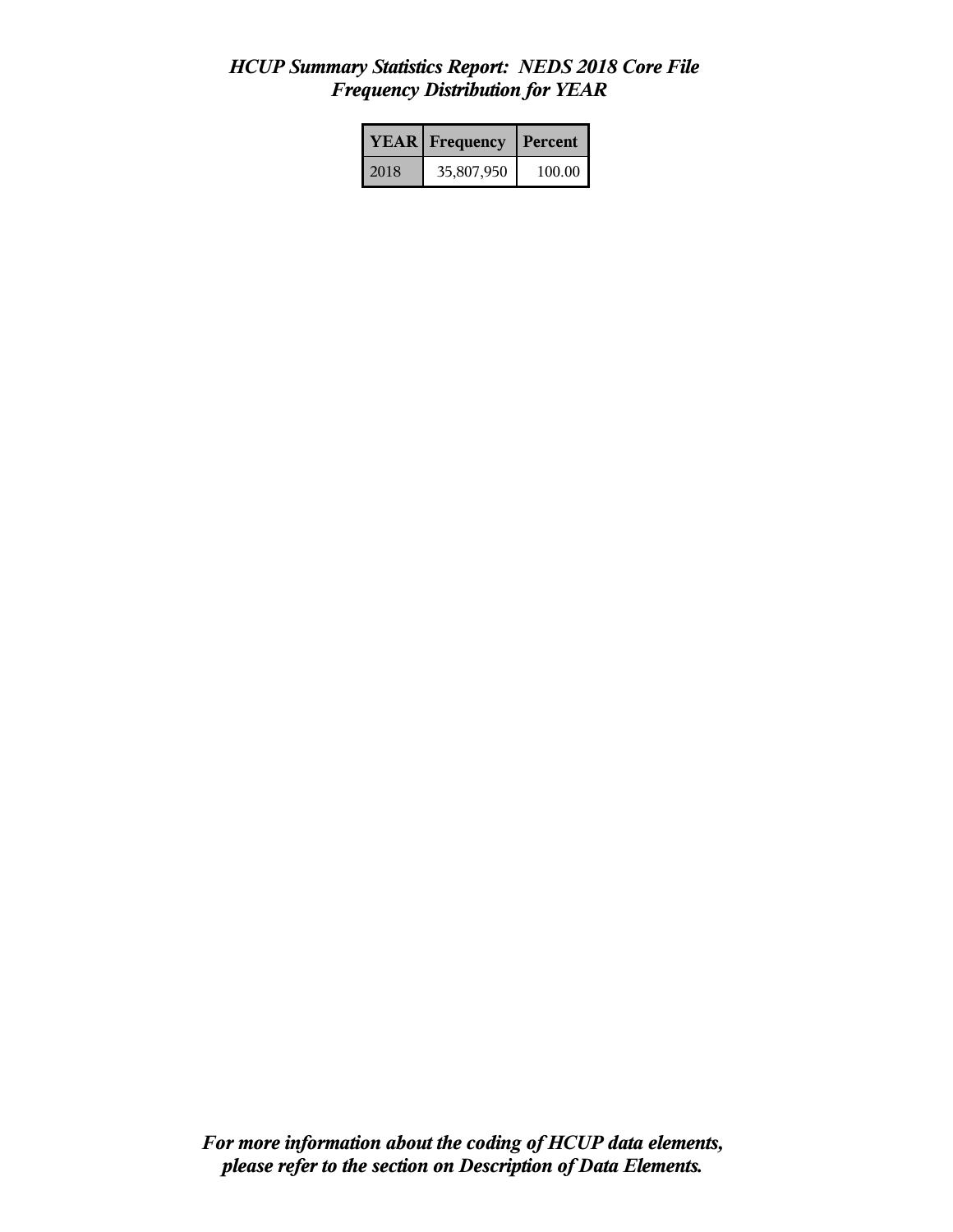| ZIPINC QRTL          | Frequency  | Percent |
|----------------------|------------|---------|
| $\therefore$ Missing | 614,237    | 1.72    |
| .A: Invalid          | 3,362      | 0.01    |
| 1 : First quartile   | 12,684,555 | 35.42   |
| 2 : Second quartile  | 9,457,089  | 26.41   |
| 3 : Third quartile   | 7,193,967  | 20.09   |
| 4 : Fourth quartile  | 5,854,740  | 16.35   |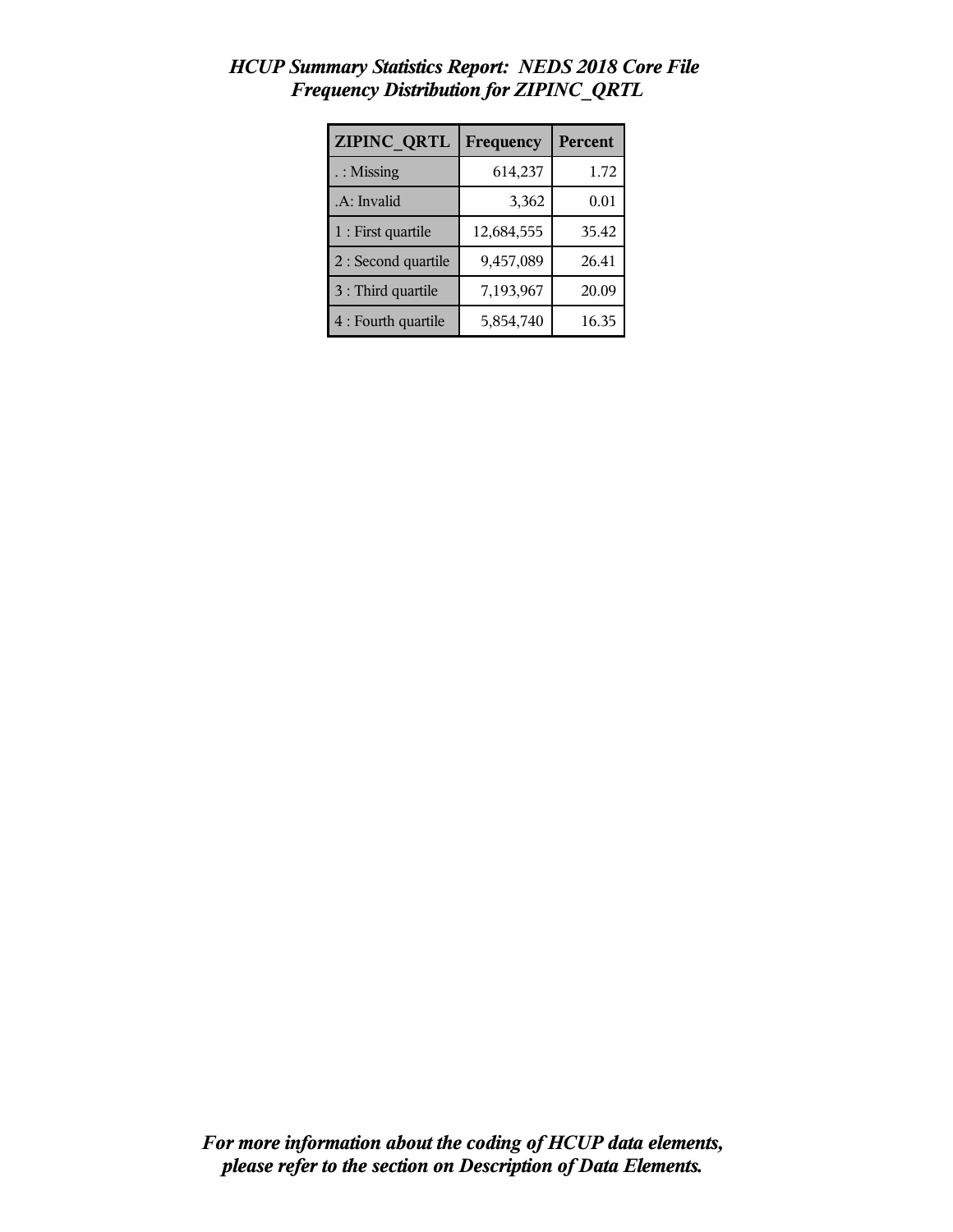| <b>Moments</b>         |            |                         |            |  |  |
|------------------------|------------|-------------------------|------------|--|--|
| N                      | 35807950   | <b>Sum Weights</b>      | 35807950   |  |  |
| Mean                   | 4.00621733 | <b>Sum Observations</b> | 143454430  |  |  |
| <b>Std Deviation</b>   | 1.20341094 | <b>Variance</b>         | 1.4481979  |  |  |
| <b>Skewness</b>        | 0.18980055 | <b>Kurtosis</b>         | 2.05665475 |  |  |
| <b>Uncorrected SS</b>  | 626566621  | <b>Corrected SS</b>     | 51856996.5 |  |  |
| <b>Coeff Variation</b> | 30.0385836 | <b>Std Error Mean</b>   | 0.00020111 |  |  |

*Variable: DISCWT (Weight to ED Visits in AHA universe)*

| <b>Basic Statistical Measures</b> |          |                            |         |
|-----------------------------------|----------|----------------------------|---------|
|                                   | Location | <b>Variability</b>         |         |
| Mean                              | 4.006217 | <b>Std Deviation</b>       | 1.20341 |
| <b>Median</b>                     | 3.975660 | <b>Variance</b>            | 1.44820 |
| Mode                              | 3.517820 | Range                      | 9.60770 |
|                                   |          | <b>Interquartile Range</b> | 1.33851 |

| Tests for Location: Mu0=0 |                             |          |               |        |  |  |
|---------------------------|-----------------------------|----------|---------------|--------|--|--|
| <b>Test</b>               | <b>Statistic</b><br>p Value |          |               |        |  |  |
| Student's t               |                             | 19920.96 | Pr> t         | < 0001 |  |  |
| <b>Sign</b>               | M                           | 17903975 | $Pr \geq  M $ | < 0001 |  |  |
| <b>Signed Rank</b>        | S                           | 3.206E14 | $Pr \geq  S $ | < 0001 |  |  |

| <b>Quantiles (Definition 5)</b> |           |  |
|---------------------------------|-----------|--|
| Level                           | Quantile  |  |
| 100% Max                        | 10.348774 |  |
| 99%                             | 7.389832  |  |
| 95%                             | 5.760790  |  |
| 90%                             | 5.292064  |  |
| 75% Q3                          | 4.752086  |  |
| 50% Median                      | 3.975660  |  |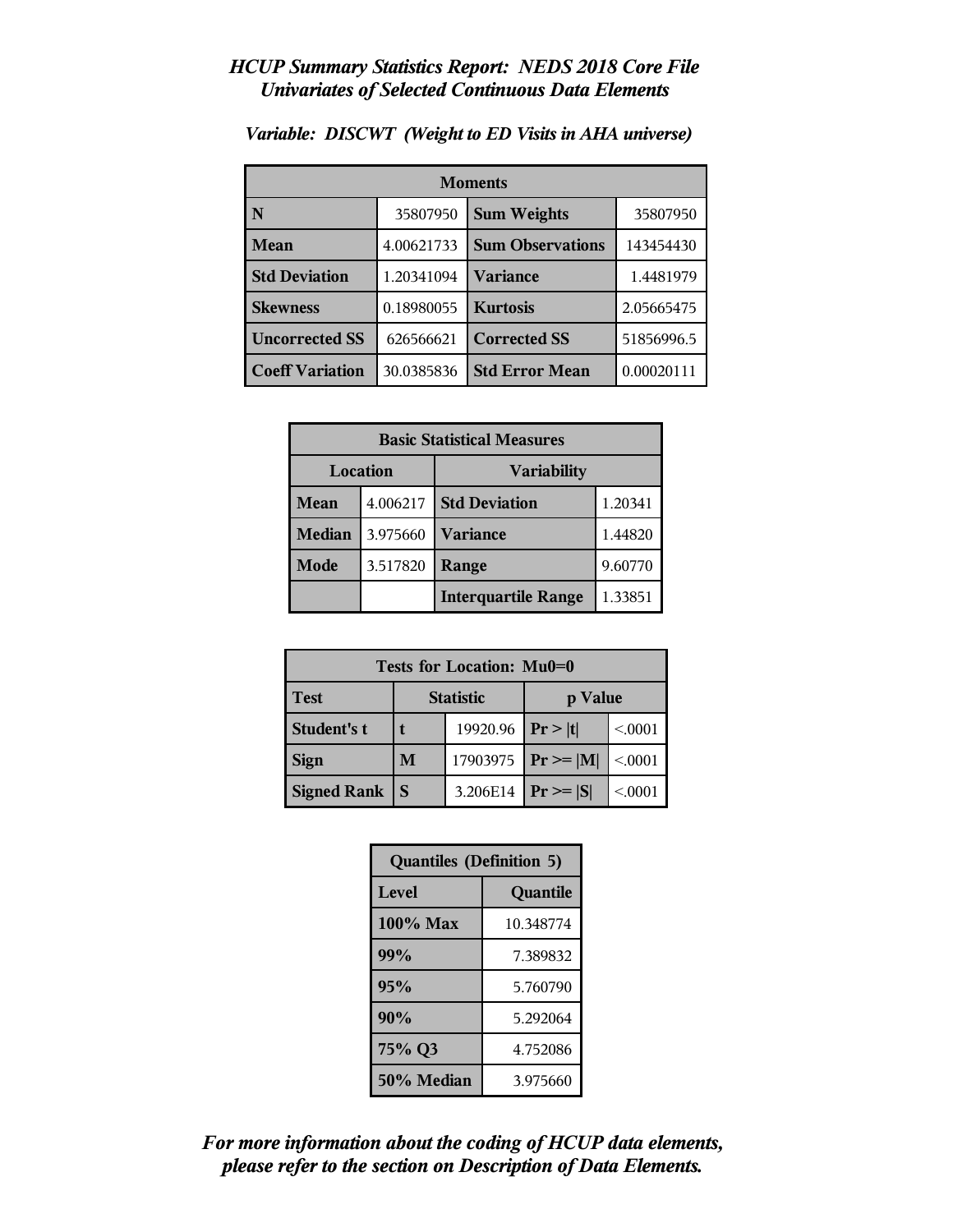| <b>Quantiles (Definition 5)</b> |          |  |
|---------------------------------|----------|--|
| Level<br>Quantile               |          |  |
| 25% Q1                          | 3.413578 |  |
| 10%                             | 2.781844 |  |
| 5%                              | 1.612550 |  |
| $1\%$                           | 0.984406 |  |
| $0\%$ Min                       | 0.741073 |  |

*Variable: DISCWT (Weight to ED Visits in AHA universe)*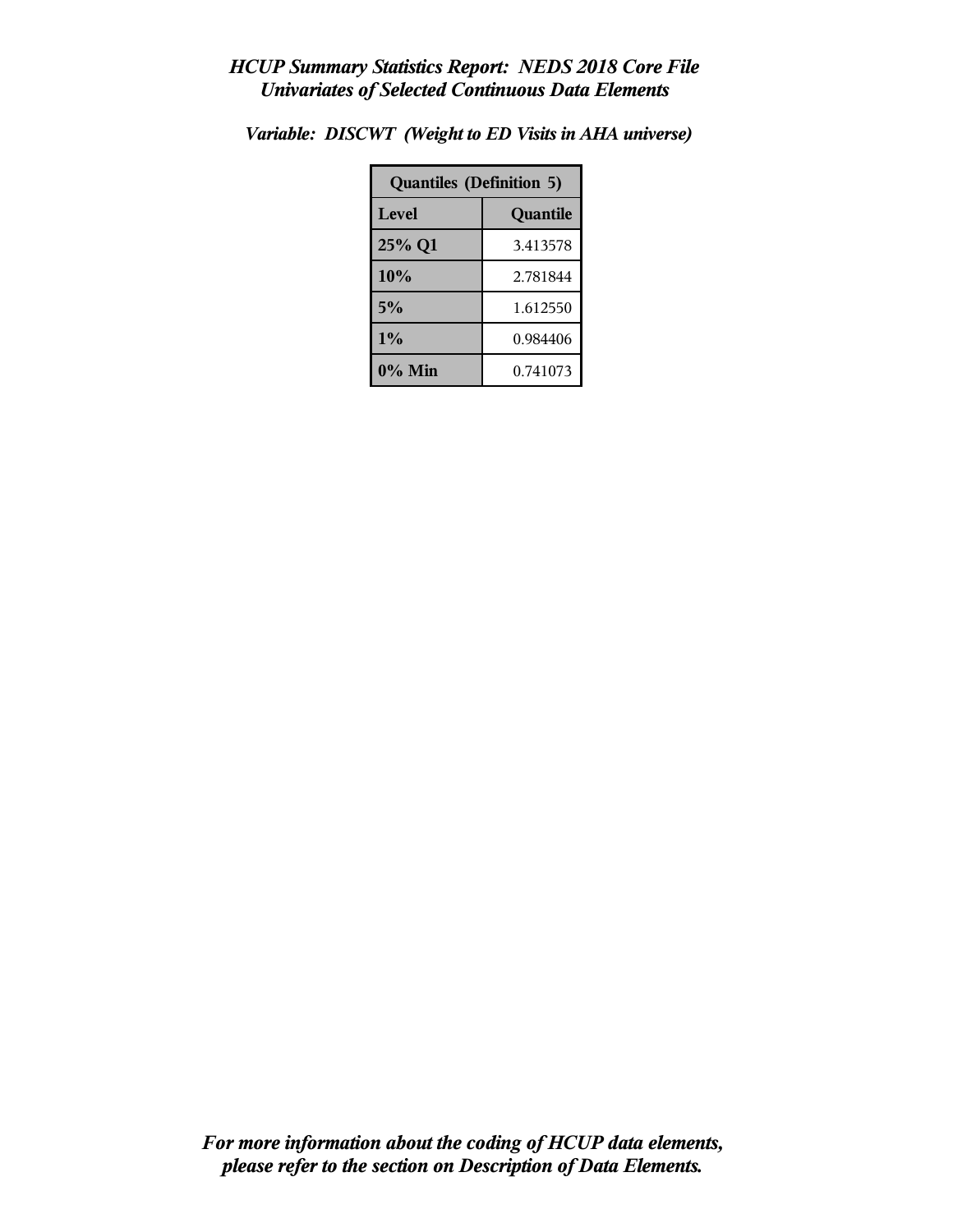| <b>Moments</b>         |            |                         |              |  |
|------------------------|------------|-------------------------|--------------|--|
| N                      | 35807507   | <b>Sum Weights</b>      | 35807507     |  |
| Mean                   | 40.7707736 | <b>Sum Observations</b> | 1459899761   |  |
| <b>Std Deviation</b>   | 24.7177362 | <b>Variance</b>         | 610.966484   |  |
| <b>Skewness</b>        | 0.14826703 | <b>Kurtosis</b>         | $-0.9558808$ |  |
| <b>Uncorrected SS</b>  | 8.13984E10 | <b>Corrected SS</b>     | 2.18772E10   |  |
| <b>Coeff Variation</b> | 60.6261153 | <b>Std Error Mean</b>   | 0.00413068   |  |

#### *Variable: AGE (Age in years at admission)*

| <b>Basic Statistical Measures</b> |          |                            |           |
|-----------------------------------|----------|----------------------------|-----------|
| Location<br><b>Variability</b>    |          |                            |           |
| <b>Mean</b>                       | 40.77077 | <b>Std Deviation</b>       | 24.71774  |
| <b>Median</b>                     | 39.00000 | <b>Variance</b>            | 610.96648 |
| <b>Mode</b>                       | 0.00000  | Range                      | 90.00000  |
|                                   |          | <b>Interquartile Range</b> | 38.00000  |

| Tests for Location: Mu0=0 |                             |          |                |        |  |  |
|---------------------------|-----------------------------|----------|----------------|--------|--|--|
| <b>Test</b>               | <b>Statistic</b><br>p Value |          |                |        |  |  |
| Student's t               |                             | 9870.231 | Pr >  t        | < 0001 |  |  |
| <b>Sign</b>               | M                           | 17472105 | $Pr \ge =  M $ | < 0001 |  |  |
| <b>Signed Rank</b>        | S                           | 3.053E14 | $Pr \geq  S $  | < 0001 |  |  |

| <b>Quantiles (Definition 5)</b> |          |  |
|---------------------------------|----------|--|
| Level                           | Quantile |  |
| 100% Max                        | 90       |  |
| 99%                             | 90       |  |
| 95%                             | 83       |  |
| 90%                             | 76       |  |
| 75% Q3                          | 60       |  |
| 50% Median                      | 39       |  |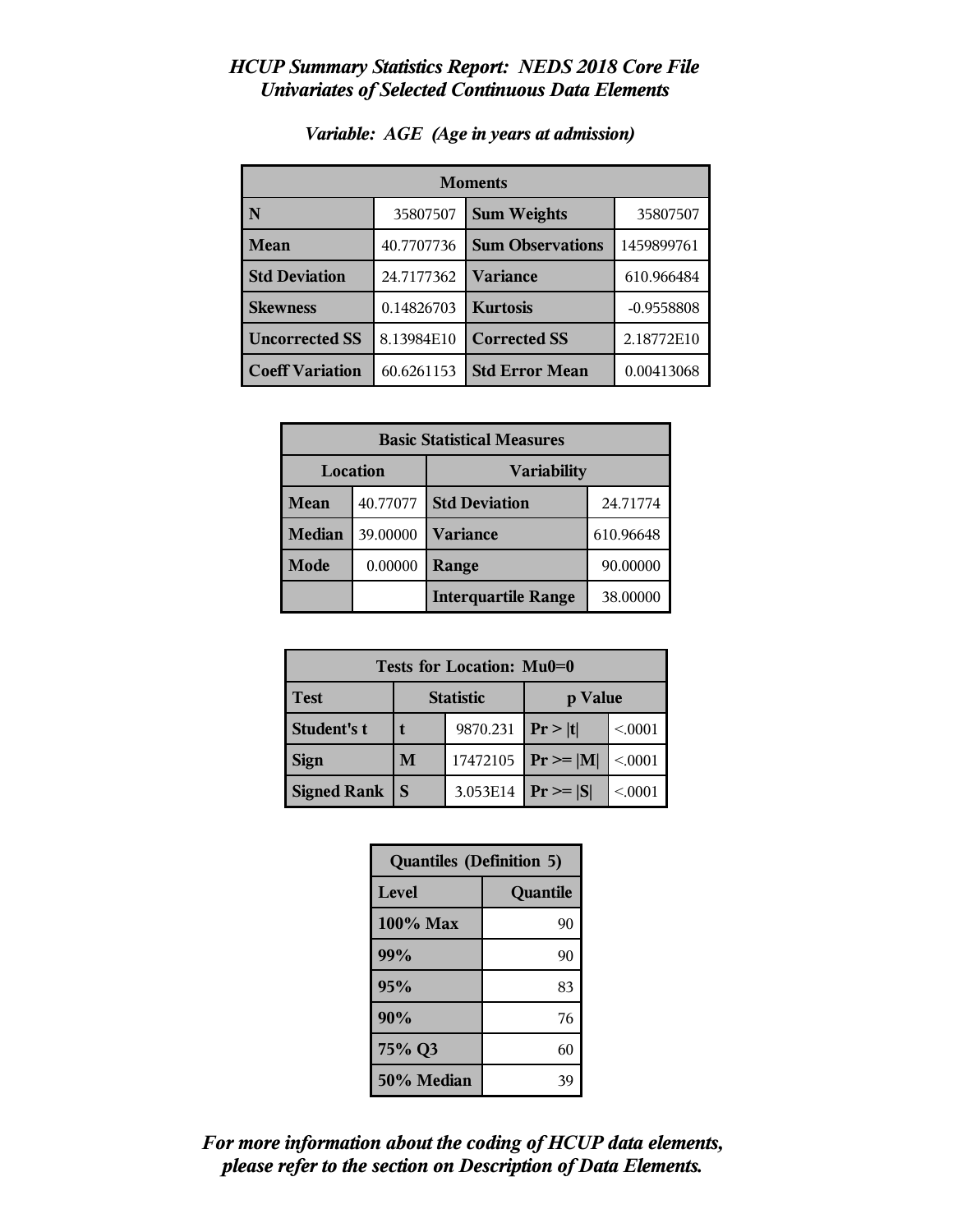| <b>Quantiles (Definition 5)</b> |          |  |
|---------------------------------|----------|--|
| Level                           | Quantile |  |
| 25% Q1                          | 22       |  |
| 10%                             | 6        |  |
| 5%                              | 2        |  |
| 1%                              | ſ        |  |
| 0% Min                          |          |  |

| Variable: AGE (Age in years at admission) |  |  |  |  |  |  |
|-------------------------------------------|--|--|--|--|--|--|
|-------------------------------------------|--|--|--|--|--|--|

| <b>Missing Values</b>          |       |                   |                       |
|--------------------------------|-------|-------------------|-----------------------|
|                                |       | <b>Percent Of</b> |                       |
| <b>Missing</b><br><b>Value</b> | Count | All Obs           | <b>Missing</b><br>Obs |
|                                | 162   | 0.00              | 36.57                 |
| А                              |       | 0.00              | 0.23                  |
| C                              | 280   | 0.00              | 63.21                 |
| Total                          | 443   | 0.00              | 100.00                |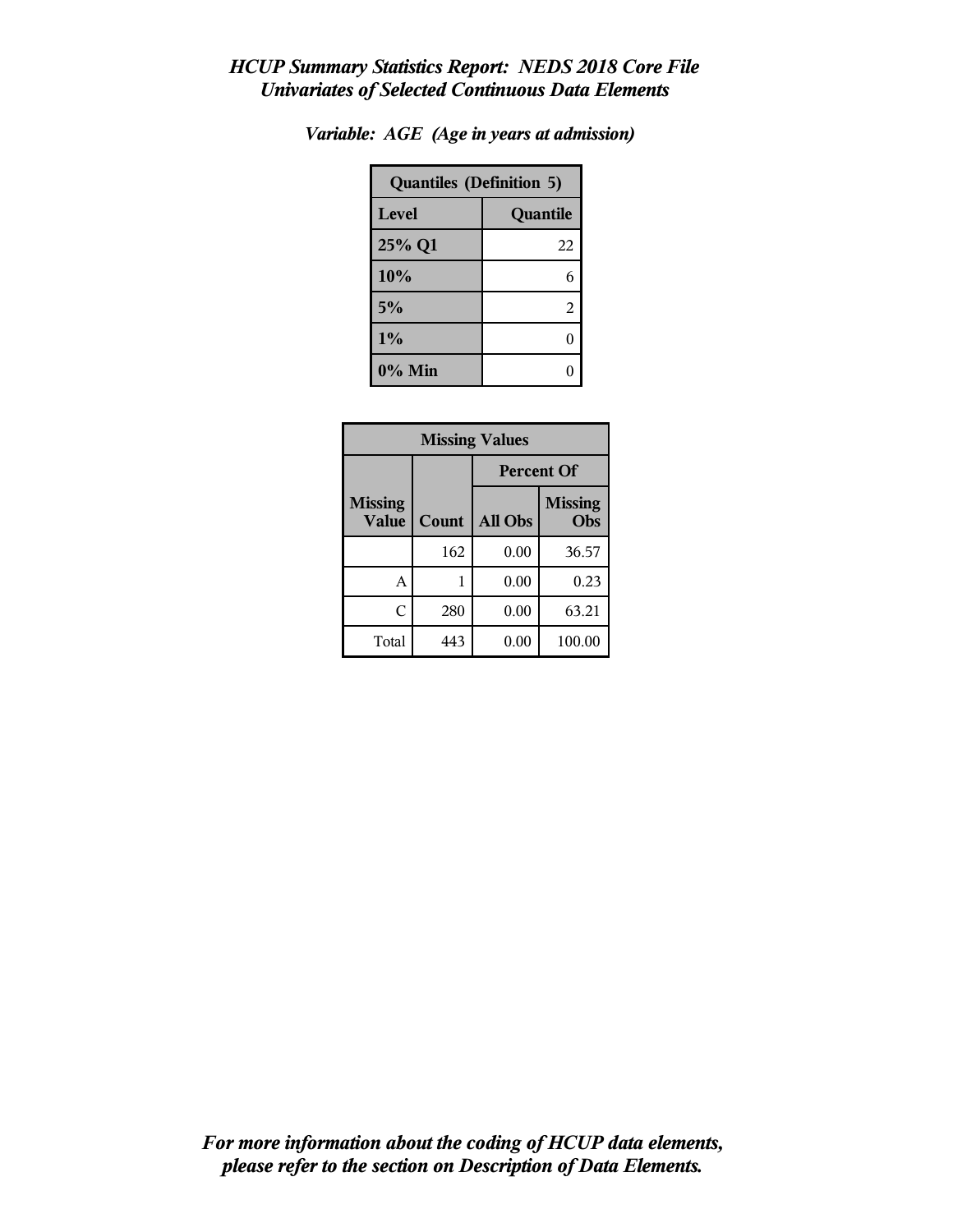| <b>Moments</b>         |            |                         |            |  |
|------------------------|------------|-------------------------|------------|--|
| N                      | 29952766   | <b>Sum Weights</b>      | 29952766   |  |
| <b>Mean</b>            | 4240.37426 | <b>Sum Observations</b> | 1.27011E11 |  |
| <b>Std Deviation</b>   | 6301.17122 | <b>Variance</b>         | 39704758.8 |  |
| <b>Skewness</b>        | 8.82034632 | <b>Kurtosis</b>         | 336.983887 |  |
| <b>Uncorrected SS</b>  | 1.72784E15 | <b>Corrected SS</b>     | 1.18927E15 |  |
| <b>Coeff Variation</b> | 148.599412 | <b>Std Error Mean</b>   | 1.15133793 |  |

*Variable: TOTCHG\_ED (Total charge for ED services)*

| <b>Basic Statistical Measures</b> |          |                            |          |
|-----------------------------------|----------|----------------------------|----------|
| <b>Location</b>                   |          | <b>Variability</b>         |          |
| <b>Mean</b>                       | 4240.374 | <b>Std Deviation</b>       | 6301     |
| <b>Median</b>                     | 2413.000 | <b>Variance</b>            | 39704759 |
| Mode                              | 2616.000 | Range                      | 929646   |
|                                   |          | <b>Interquartile Range</b> | 3437     |

| Tests for Location: Mu0=0 |                  |          |                |        |
|---------------------------|------------------|----------|----------------|--------|
| <b>Test</b>               | <b>Statistic</b> |          | p Value        |        |
| <b>Student's t</b>        |                  | 3682.997 | Pr >  t        | < 0001 |
| <b>Sign</b>               | M                | 14976383 | $Pr \ge =  M $ | < 0001 |
| <b>Signed Rank</b>        | S                | 2.243E14 | $Pr \geq  S $  | < 0001 |

| <b>Quantiles (Definition 5)</b> |          |  |
|---------------------------------|----------|--|
| Level                           | Quantile |  |
| 100% Max                        | 929746   |  |
| 99%                             | 29875    |  |
| 95%                             | 14125    |  |
| 90%                             | 9166     |  |
| 75% Q3                          | 4694     |  |
| 50% Median                      | 2413     |  |